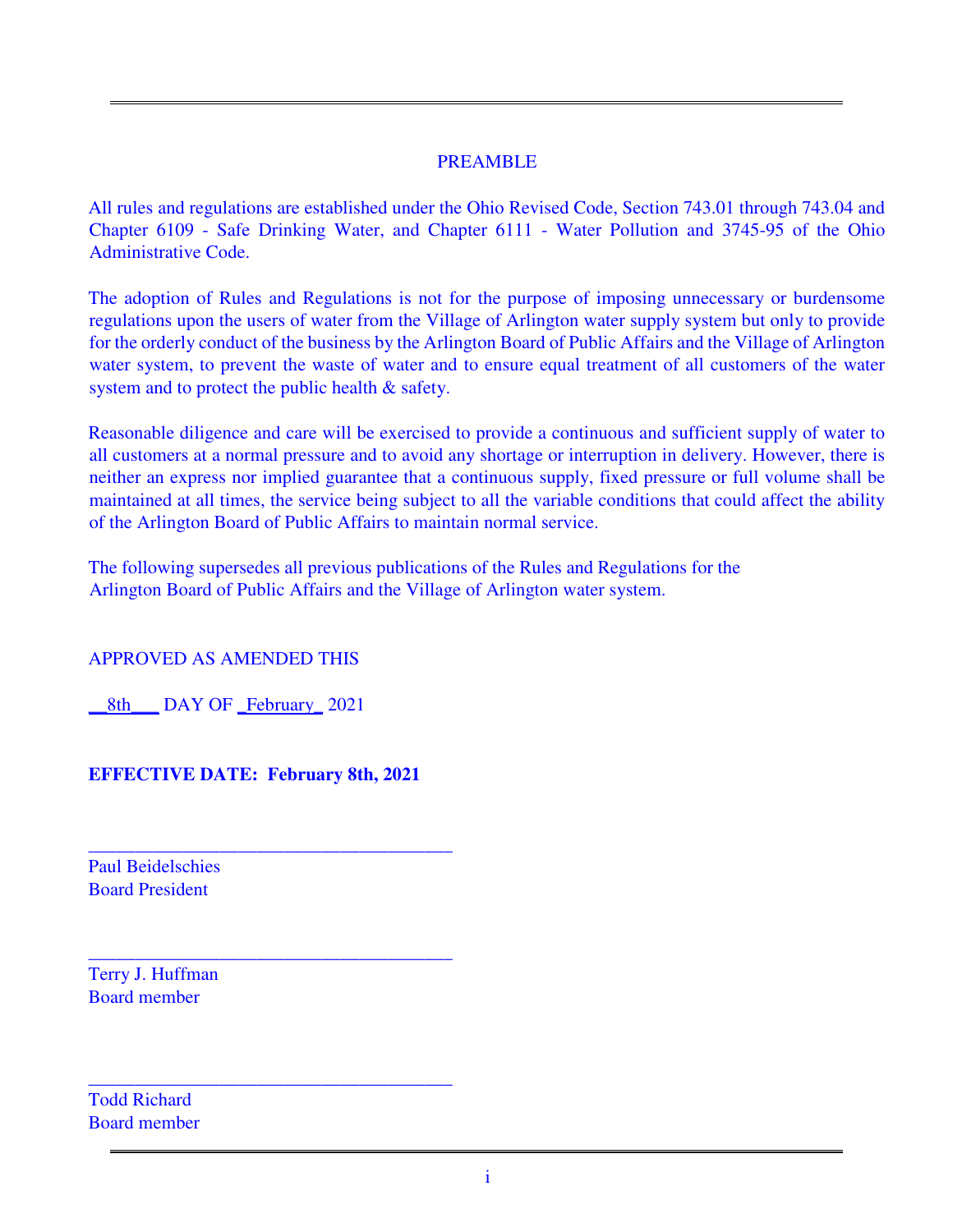## **TABLE OF CONTENTS**

| Ι. |    |    |
|----|----|----|
| П. |    |    |
|    | 1. |    |
|    | 2. |    |
|    | 3. |    |
|    | 4. |    |
|    | 5. |    |
|    | 6. |    |
|    |    |    |
|    |    | 1. |
|    |    | 2. |
|    |    | 3. |
|    |    | 4. |
|    |    | 5. |
|    |    | 6. |
|    |    | 7. |
|    |    |    |
|    | V. |    |
|    |    | 1. |
|    |    | 2. |
|    |    | 3. |
|    |    | 4. |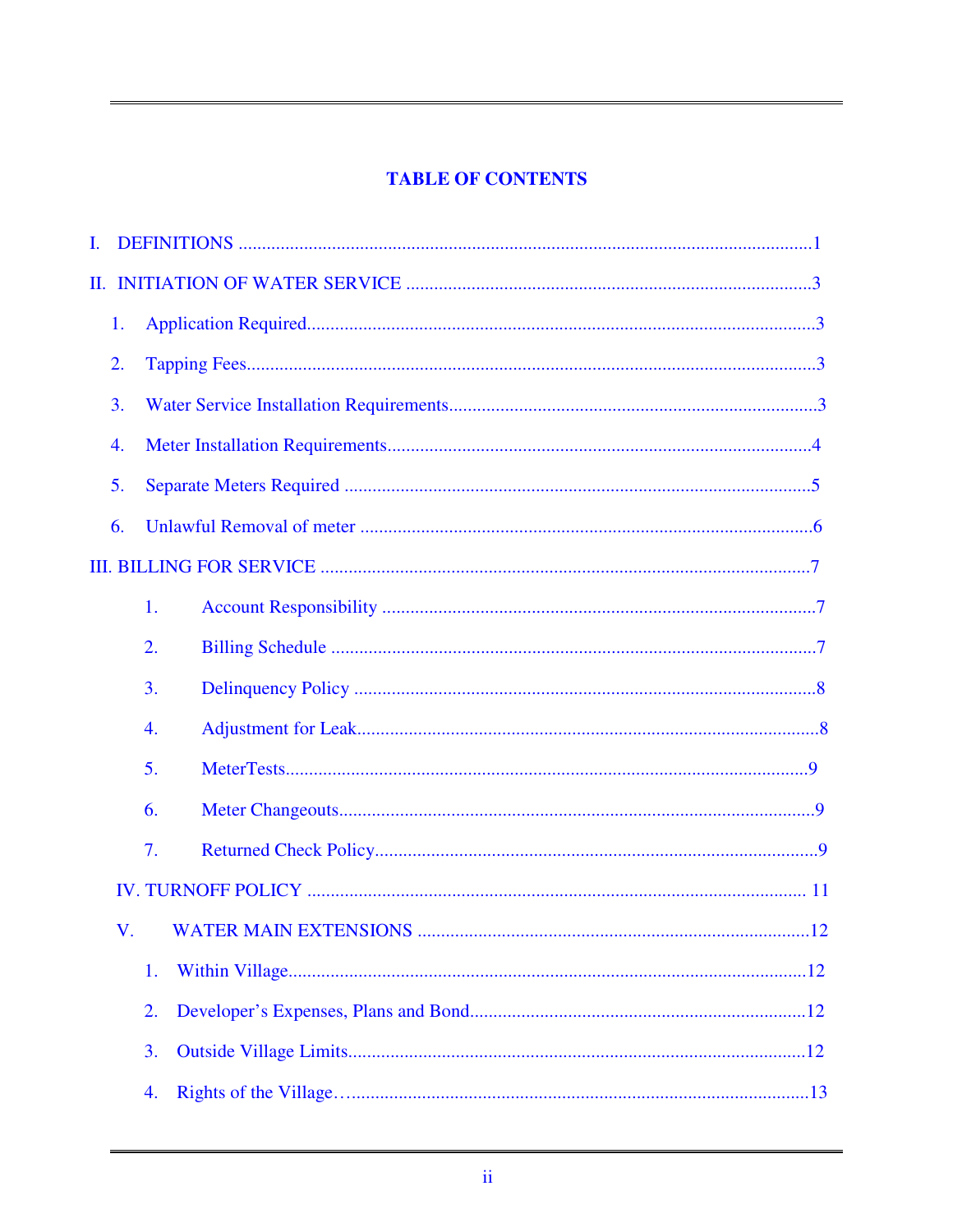## **TABLE OF CONTENTS**

| VI.   |                                                             |  |
|-------|-------------------------------------------------------------|--|
| VII.  |                                                             |  |
| 1.    |                                                             |  |
| 2.    |                                                             |  |
| 3.    |                                                             |  |
| 4.    |                                                             |  |
| 5.    |                                                             |  |
| 6.    |                                                             |  |
| 7.    |                                                             |  |
| 8.    |                                                             |  |
| 9.    |                                                             |  |
|       |                                                             |  |
| VIII. | <b>BACKFLOW PREVENTION REQUIREMENTS (Separate Document)</b> |  |
|       |                                                             |  |

**TECHNICAL REQUIREMENTS (Separate Document)**  $IX.$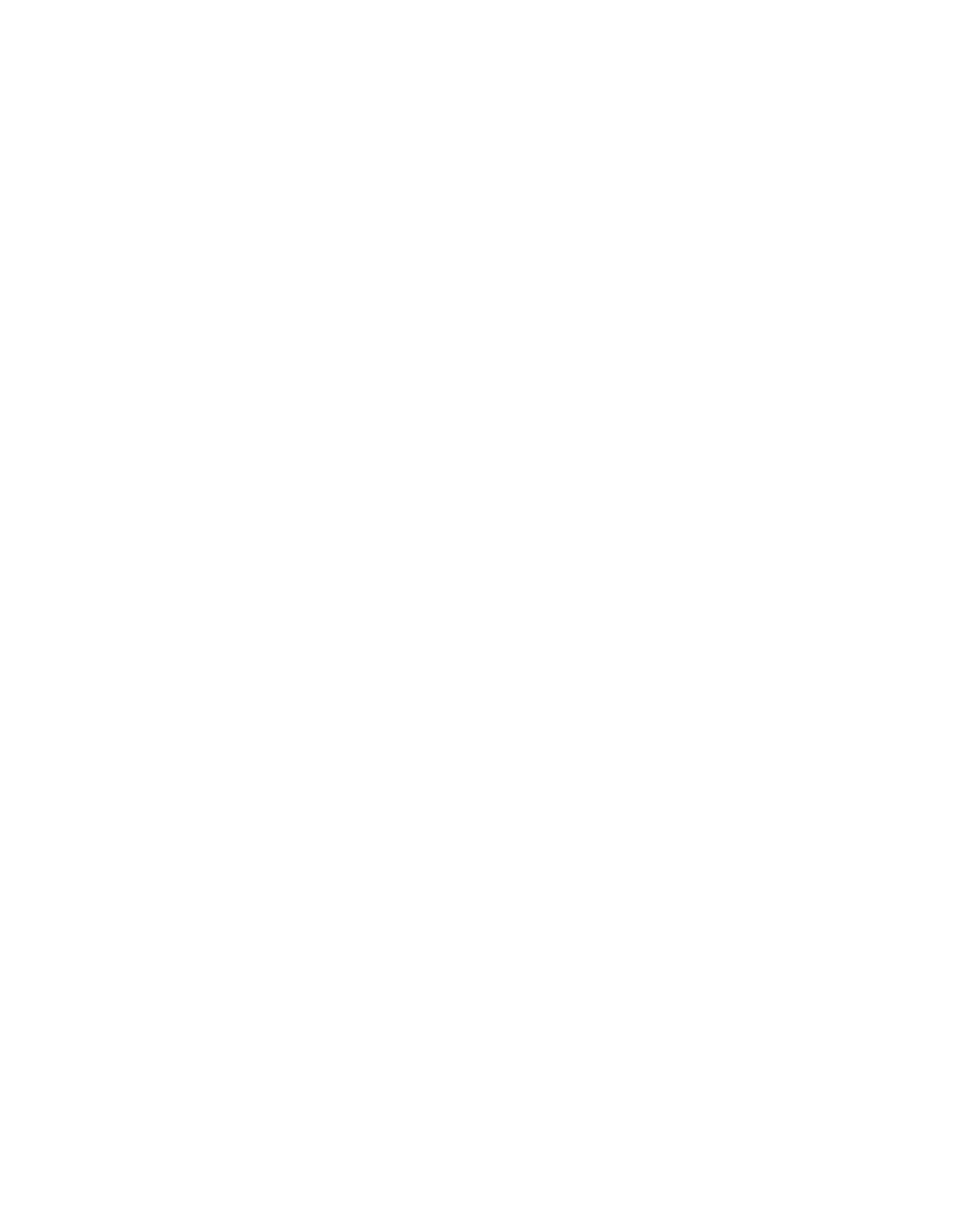### **I. DEFINITIONS**

The following definitions shall apply in the interpretation and enforcement of these Rules and Regulations:

- 1. **"Arlington Board of Public Affairs"** Board is comprised of duly elected officials with the authority to oversee the village's water system.
- 2. **"VILLAGE OF ARLINGTON WATER SYSTEM"** means the Village of Arlington Potable Water System which is subject to Ohio Revised Code 6111.13. The Village Water System consists of the source facilities (aquifer), treatment facilities and distribution system, and shall include all those facilities of the potable water system under the control of the Arlington Board of Public Affairs up to the point of the Consumer's Water System. The Village Water System ends at the downstream side of the meter, or at the main shutoff in the building, and shall include a required Backflow Prevention Assembly installed adjacent to the meter or shutoff in commercial buildings.
- 3. **"COMBINATION LINES"** are defined as those water line extensions constructed on private property for more than one purpose such as firefighting, irrigation systems and domestic water supply and are not an accepted practice.
- 4. **"COMMERCIAL CUSTOMER"** means any business engaged in retail, wholesale, personal services, repair services or any other activity which does not involve the mass production or manufacture of a commodity on the premises.
- 5. **"CONSUMER"** means the owner or person in control of any premises supplied by or in any manner connected to the Village Water System.
- 6. **"CONSUMER'S WATER SYSTEM"** means any water system, located on the consumer's premises, supplied by or in any manner connected to the Village Water System. A household plumbing system is considered to be a Consumer's Water System.
- 7. **"DEVELOPER"** means any corporation, individual or the Village.
- 8. **"DIRECTOR"** means Ohio EPA Director.
- 9. **"ENGINEERING DEPARTMENT"** means The Village of Arlington Contracted Engineer.
- 10. **"INDUSTRIAL CUSTOMER"** means any business engaged in manufacturing, processing or fabrication of products to be wholesaled or retailed off site.
- 11. **"OEPA"** means Ohio Environmental Protection Agency.
- 12. **"OFFICE"** means Water & Wastewater Utility Billing Office.
- 13. **"OFFICE MANAGER"** means the Arlington Board of Public Affairs clerk.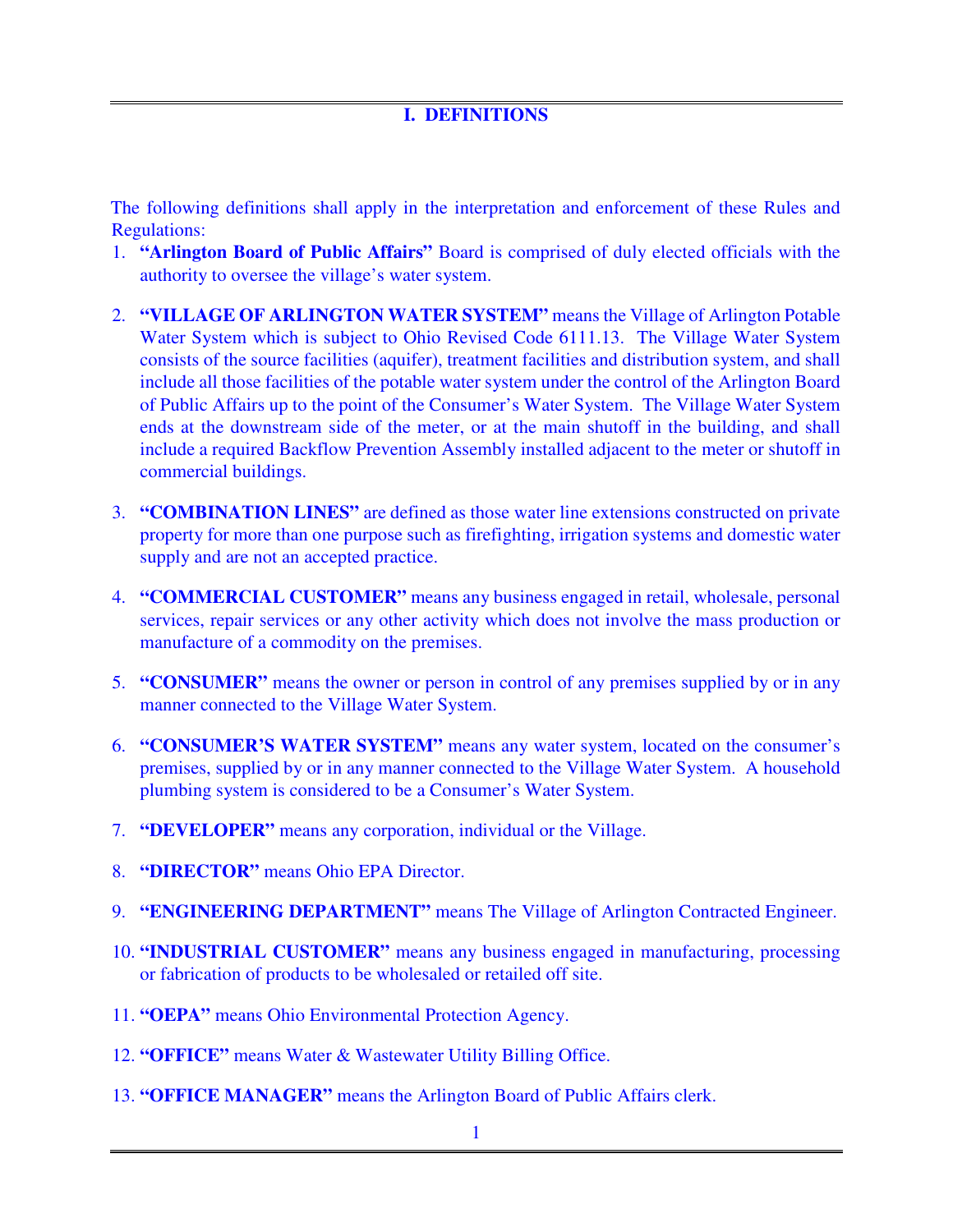- 14. **"PERSON"** means the state, any political subdivision, public or private corporation, individual, partnership, or other legal entity.
- 15. **"PLANT"** means Water Treatment Plant.
- 16. **"PLANT SUPERINTENDENT"** means Water Superintendent.
- 17. **"RESIDENTIAL CUSTOMER"** means personal homes or buildings used for human habitat, including apartments, condominiums, town houses, dormitories, etc.
- 18. **"ROTARY WATERMAIN"** means any water main constructed without grants or assessments.
- 19. **"SERVICE CONNECTION"** means the terminal end of a service line from the Village Water System. If a meter is installed at the end of the service, then the service connection means the downstream end of the meter.
- 20. **"STANDBY FIRE SERVICE LINES"** are defined as those water line extensions constructed on private property for the sole purpose of firefighting.
- 21. **"VILLAGE"** means the Village of Arlington, Hancock County, Ohio.
- 22. **"WATER PROVIDER"** means the Village of Arlington Water System.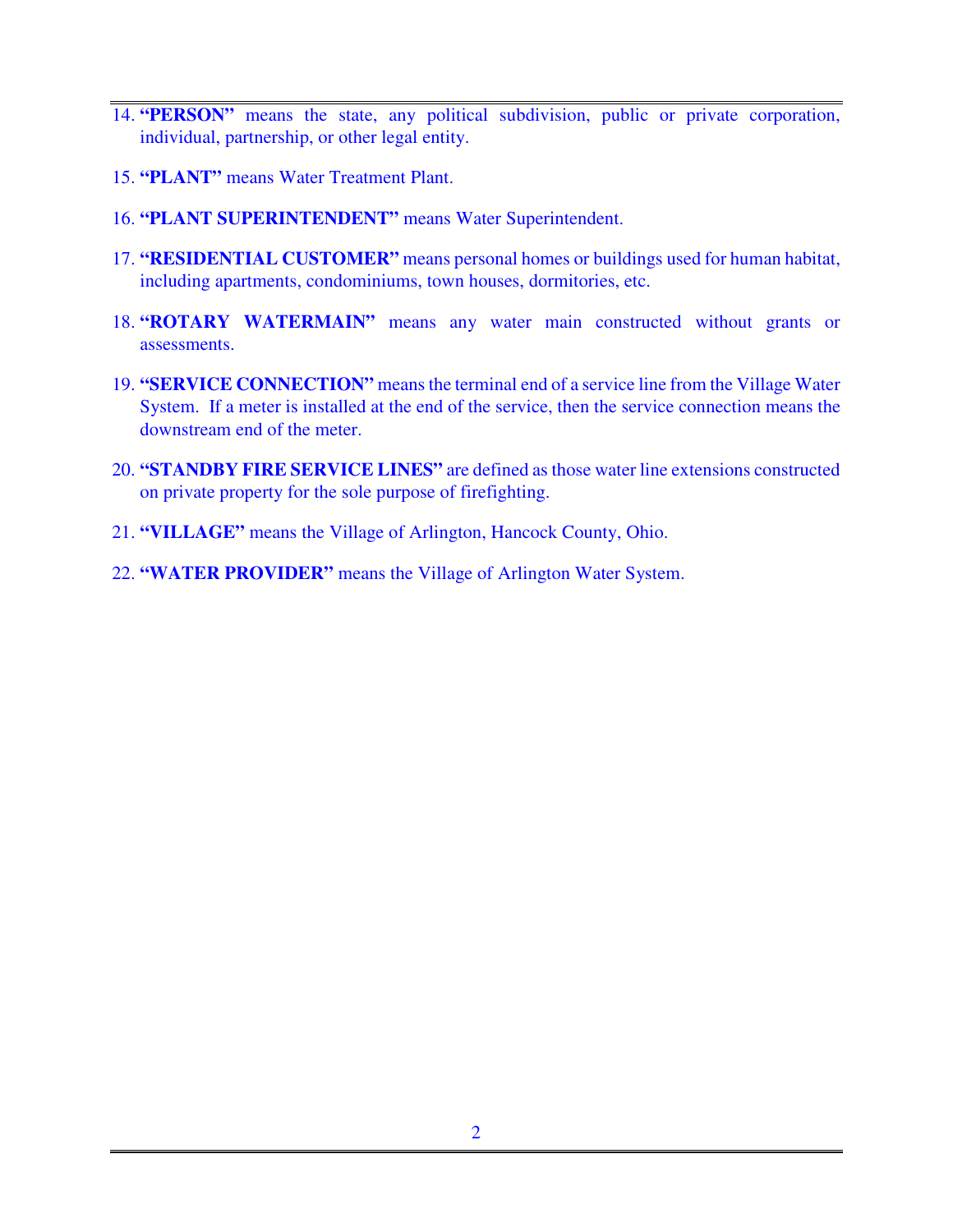### 1. **Application Required**

 Application for a new water service can be accessed at villageofarlington.com and be submitted to ArlingtonVillage699@gmail.com, by the property owner, or his duly authorized agent, on forms furnished by the Board. At this time the Board will classify the service as Residential, Commercial or Industrial.

 Changes to existing services must be made by completing the application that can be accessed at: villageofarlington.com.

### 2. **Tapping Fees**

 At the time of application for a new water service, the applicant will be required to pay a fee and obtain a permit for the installation of the water service. The amount of the tapping fee is provided in the current rate schedule.

 All permits issued as herein provided are valid for a twelve (12) month period from the date of issue. An extension of six (6) months may be granted provided the request for the extension is received within twelve (12) months of the date of issue. No refund shall be permitted.

### 3. **Water Service Installation Requirements**

 All connections, taps and service lines, up to two (2) inches in diameter, will be installed from the water main to the curb stop by an employee of the Water Department. For service lines larger than two (2) inches in diameter, the Water Department will make the tap and the owner or his contractor shall install the service line.

The applicant shall install the service line from the building to a point between the sidewalk and the curb, approximately seven (7) feet into the right-of-way, where the meter setting will be installed by the Water Department. A grade stake and front of sidewalk stake will be provided within 10' (ten feet) of the proposed setting. All lines will be inspected before back filling.

A minimum of two (2) working days will be required from the time the Water Department is notified that a new service line is ready to be installed to the time of the installation. This period is to allow the Ohio Utilities Protection Service to notify all utility companies of the proposed construction so they may, in accordance with the laws of the State of Ohio, mark their underground utilities and thereby protect them from damage.

If the Water Department employee travels to the site of the service line installation and the applicant has failed to comply with any regulation defined herein the service will not be installed and a trip fee will be charged to return to complete the service. Trip fee charges apply.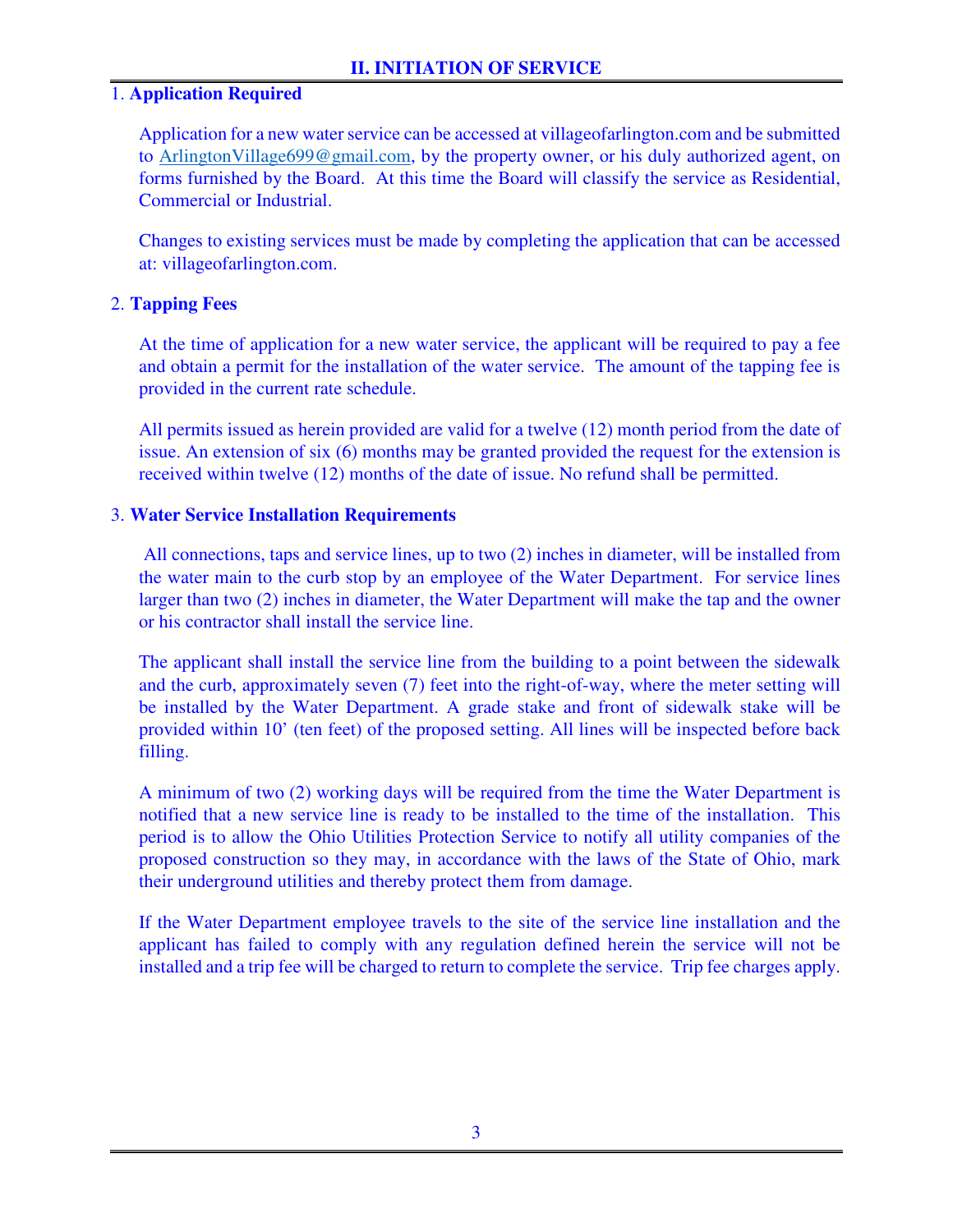### 4. **Meter Installation Requirements**

 The Water Department shall install all meters two (2) inches in size and smaller. Installation of meters larger than two (2) inches shall be subject to the prior approval of the Water Department Superintendent. Meter shall be ordered by The Village of Arlington Water Department and invoiced by the supplier to the owner or his contractor. Meter shall be picked up at the Water Department, and shall be installed by the contractor. Billing will start on the day meter is released to owner or his contractor. The types of meters required to be installed and meter installation details may be obtained at the Water Department.

Where unusual demands of water will be required, the meter sizes shall be increased to provide for the expected demand. The Village does not guarantee that the minimum sizes of lines and meters will be sufficient.

When a meter is being used to measure greater volumes of water than its designed operating capacity, as evidenced by high readings or frequent repairs, the owner will be required to install meter service large enough as determined by the Water Department Superintendent to properly provide the necessary service. The owner may be required to pay labor and meter costs for the upgrade.

| <b>Size of Meter</b>  | in<br>Maximum flow<br><b>Gallons per Minute</b> |
|-----------------------|-------------------------------------------------|
| $5/8 \times 3/4$ Inch | 20                                              |
| $\frac{3}{4}$ Inch    | 30                                              |
| 1 Inch                | 50                                              |
| $1.5$ Inch            | 100                                             |
| 2 Inch                | 160                                             |
| 3 Inch                | 320                                             |
| 4 Inch                | 500                                             |
| 6 Inch                | 1,000                                           |
|                       |                                                 |

The table below lists maximum flows: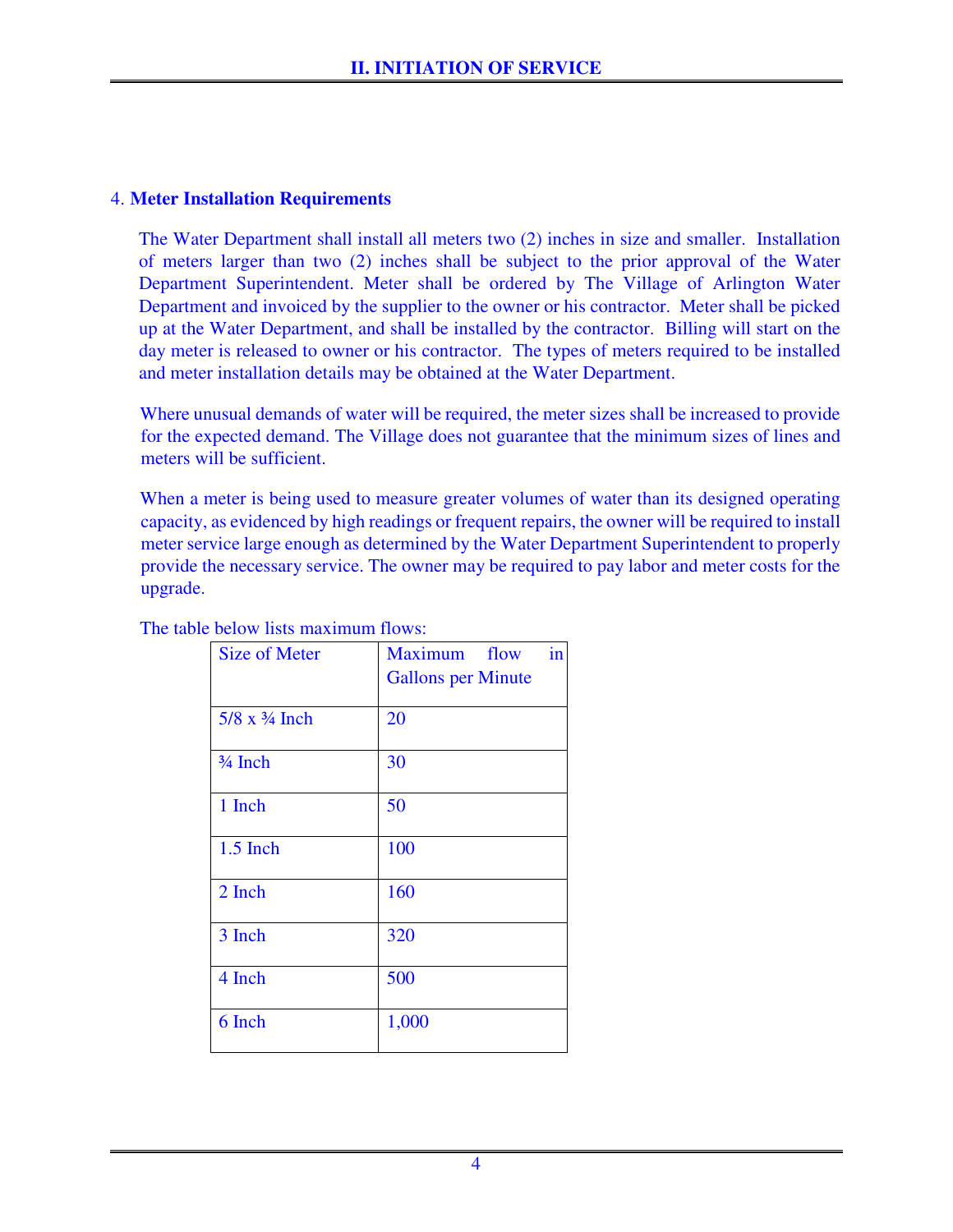### 5. **Separate Meters Required**

Water service to two (2) or more separate structures is prohibited and any arrangements of this manner that exist shall be corrected within ninety (90) days of notification to do so by the Office.

Each new structure connected to the Village Water System shall have a separate meter.

 Exceptions to this regulation must be approved in writing by the Board. Failure to comply with this regulation within ninety (90) days of notification to do so will result in water service being terminated.

### **6. Unlawful Removal of Meter**

No person except an authorized Village employee shall remove or bypass a water meter. Where a meter is found to have been unlawfully removed or bypassed, the water shall be shut off forthwith and proper charges made for the estimated amount of water used. The water shall not be turned on again until the meter is reinstalled and all fees paid including the estimated usage.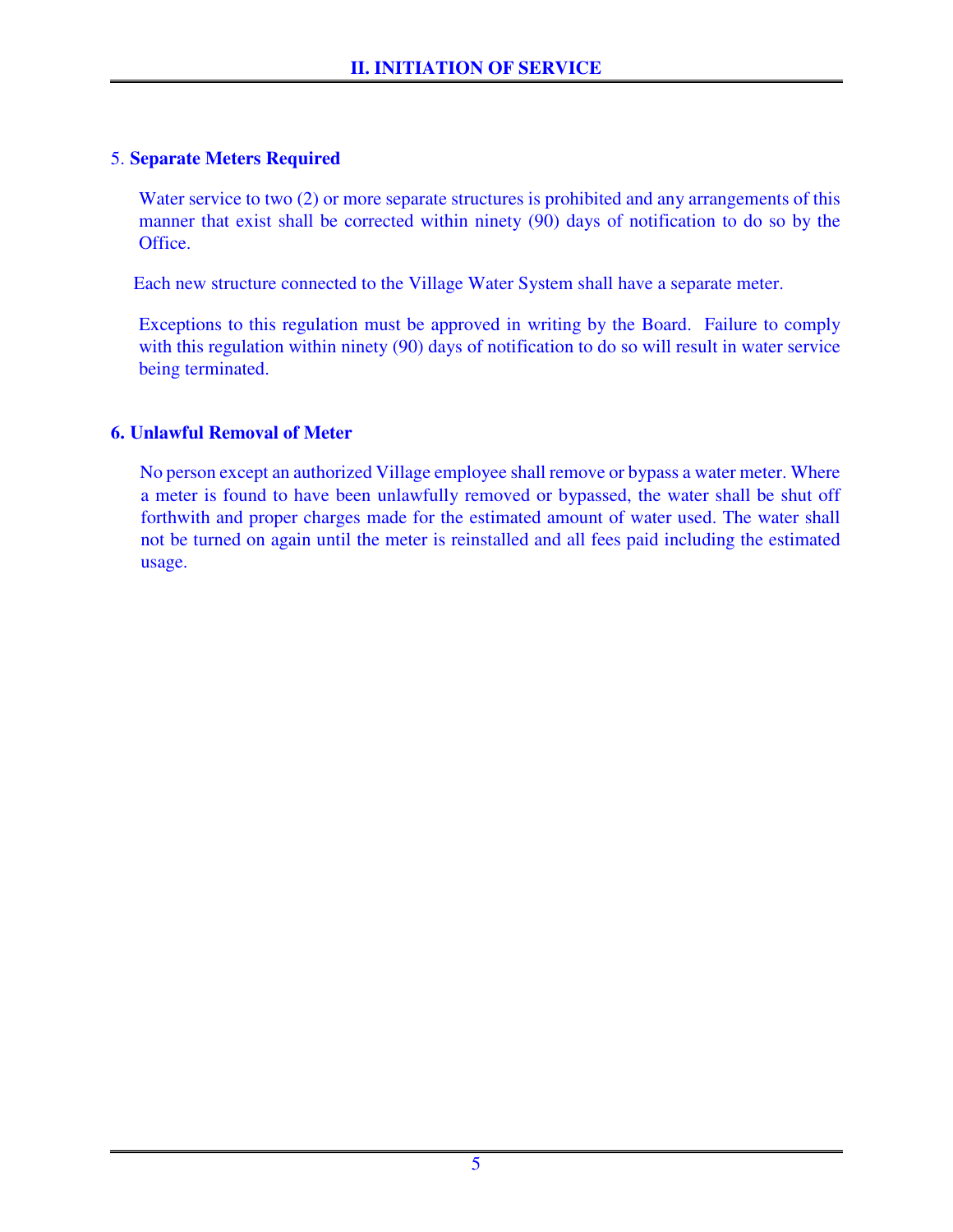## 1. **Account Responsibility**

 All accounts are listed in the name of the property owner. Bills may be rendered to a tenant if so ordered by the property owner except in the case of multi-family dwellings which must be billed to the property owner unless a separate service and meter is provided for each dwelling unit.

 The property owner is responsible, pursuant to Ohio Revised Code, Section 743.01 through 743.04, for all bills left unpaid by their tenants.

When water charges become delinquent they are a lien against the property and remain a lien until such time as they are paid. Such charges are in the nature of an obligation of the land itself and a subsequent purchaser of the land takes the property subject to the obligation for any unpaid charges. Until such charges are paid, continued water service may be refused.

A person owning multiple pieces of property with accounts in their name may be denied service at one or more properties for delinquency at any location. If delinquent, the Village will not allow a new account to be opened by a tenant at that location until account is paid in full.

 A change in the name of the person to be billed must be ordered by the property owner or his duly authorized agent.

### 2. **Billing Schedule**

The billing schedule depends upon the service classification as shown below:

| Residential - Bimonthly |  |
|-------------------------|--|
| Commercial - Bimonthly  |  |
| Industrial - Bimonthly  |  |

Water bills are due and payable at the Office on or before the fifteenth  $(15<sup>th</sup>)$  day of the month or the first business day following the fifteenth if the fifteenth falls on a holiday or Sunday. This is the due date for the net amount of the bill.

 If the bill is not paid in the office by the due date, the customer will be charged a delinquent fee.

### 3. **Delinquency Policy**

 Bills not paid by the due date are considered delinquent. Customers billed on a bimonthly basis are mailed a delinquent notice thirty-five (35) days after the original bill was mailed notifying them of a final date for payment. If bills remain unpaid at these final dates, service will be discontinued without further notice. **(See Section IV, Turn Off Policy.)**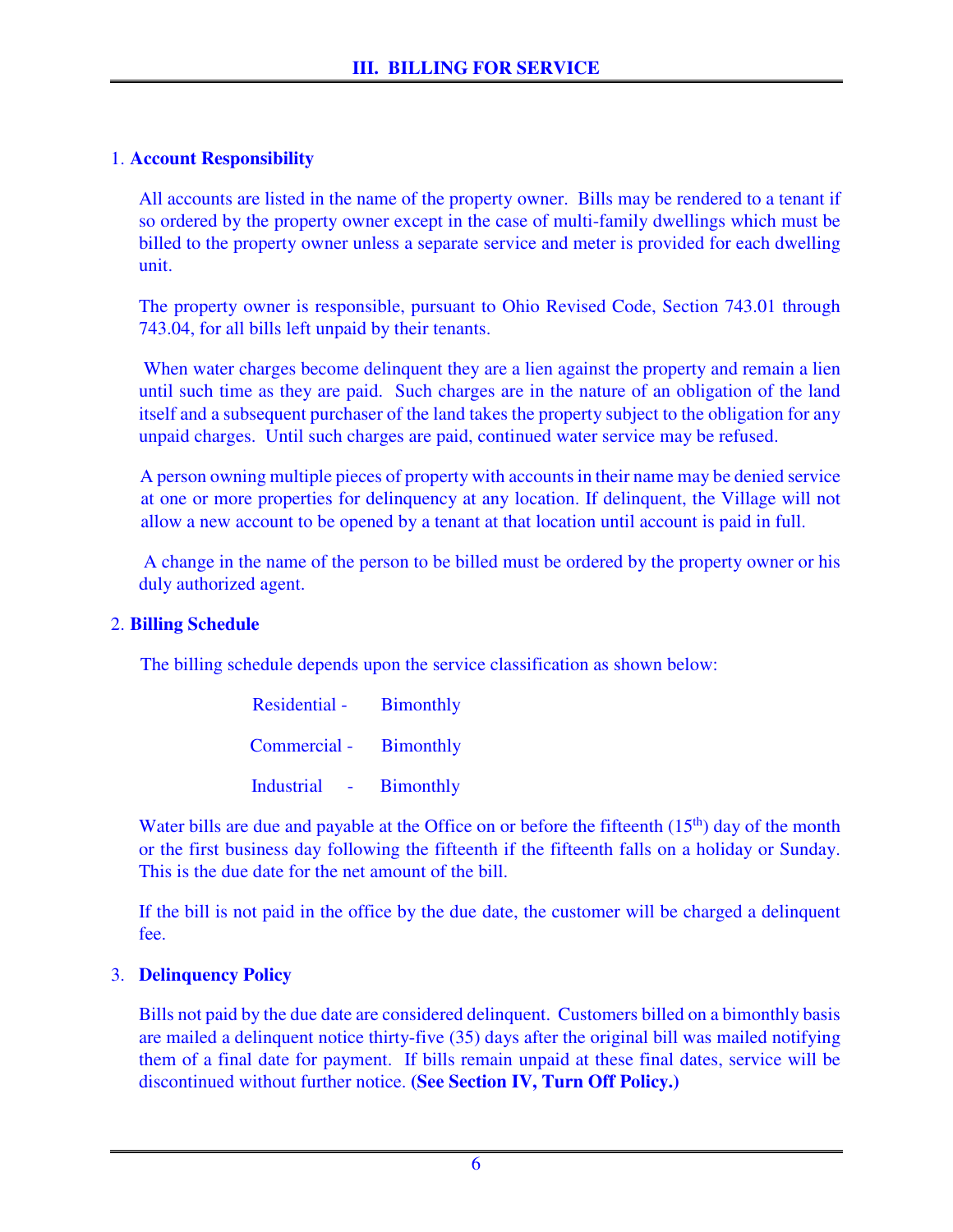If all charges are not paid within 14 days from the date the water is discontinued, the meter shall be removed and the account considered closed.

### 4. **Adjustment for Leak**

 All leaks in the Consumer's Water System, whether detected by the party to whom the bill is sent or a representative of the Village, shall be repaired within seventy-two (72) hours of its detection.

 If the leak is detected by a Village representative and the leak is not repaired within the required time, is creating a hazard, may cause damage to other property or, in the opinion of the Village representative is causing a significant loss of water, water service shall be discontinued until the leak has been repaired.

The Village shall be responsible for any maintenance or repair to any component within the public right of way. The property owner is responsible for any component on private property.

The adjustment will be based upon the following formula:

- A = Water consumption in billing period during which the leak occurred.
- B = Water consumption for normal water used the previous year.
- $C = 0.5$

 $D =$  Amount of consumption for which customer will be billed.

$$
D = (A - B) x C + B
$$

Only one (1) bill adjustment will be made per Consumer for any given eighteen (18) month period.

## 5. **Meter Tests**

 The Water Department will test a meter upon request of the Consumer at the Office. If the meter is found to over register by more than two (2) percent, the Consumer's bill for that billing period will be adjusted accordingly.

 If the meter is tested and found not to be over-registering by more than two (2) percent, the bill shall be paid as rendered plus a fee for testing the meter.

## 6. **Meter Change outs**

 Change outs of meters requested by the Consumer will be billed on the basis of the actual cost of labor, materials and equipment plus fifteen (15) percent.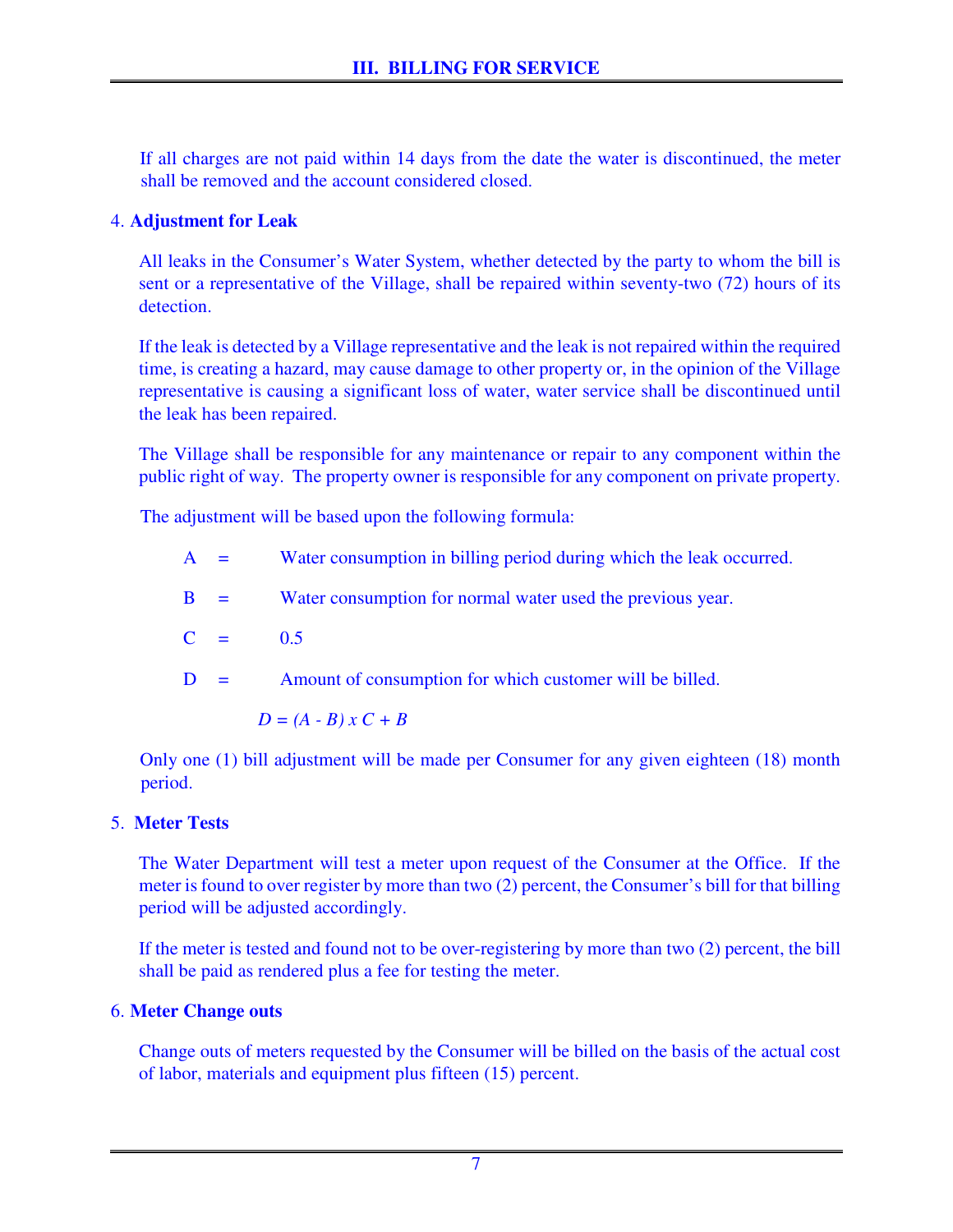## 7. **Returned Check Policy**

A fee will be charged for all checks returned from the Consumer's bank.

The Village reserves the right to refuse to accept checks from any person for reasons other than the aforementioned.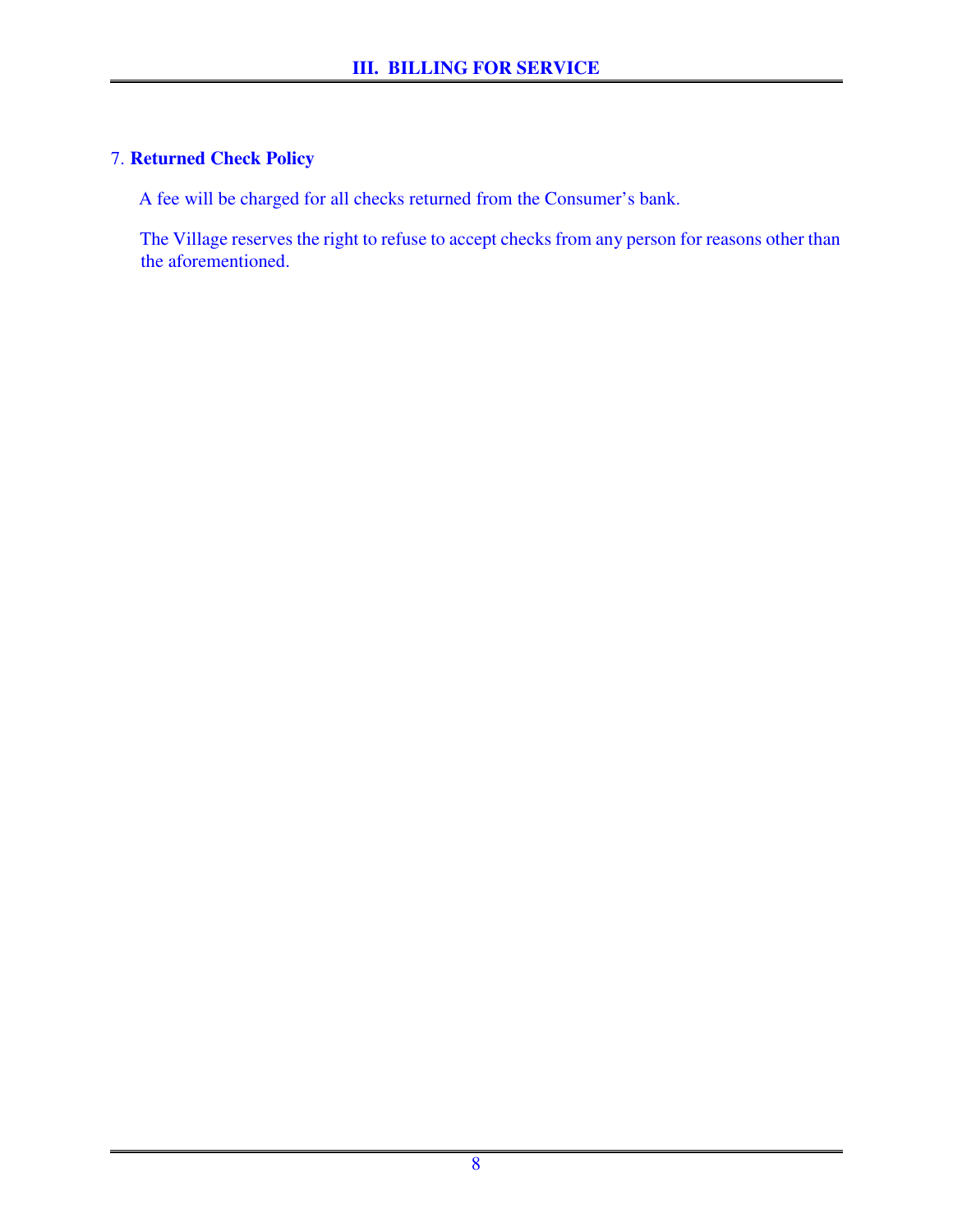## **IV. TURN OFF POLICY**

### **1. DUE TO NON-PAYMENT OF ACCOUNT**

After the expiration date on the Delinquent Notice a serviceman will be sent to turn off the service. The serviceman will advise the Consumer that the service is being turned off or, if the Consumer is not at home, he will leave a notice saying that the service has been turned off for nonpayment.

Services turned off for nonpayment will be turned on only after payment of the delinquent bill in full plus a fee for each trip required of the serviceman. All fees are shown in the current rate schedule. The account balance and all fees must be paid by cash, money order, or check.

An extension of the turn off date on the Consumer's Delinquent Notice may be granted if requested by the Consumer in person and if, in the opinion of the Board, the Consumer's past payment record warrants doing so.

Only an employee of the Village of Arlington is authorized to turn on the service for a Consumer when the service has been discontinued for nonpayment.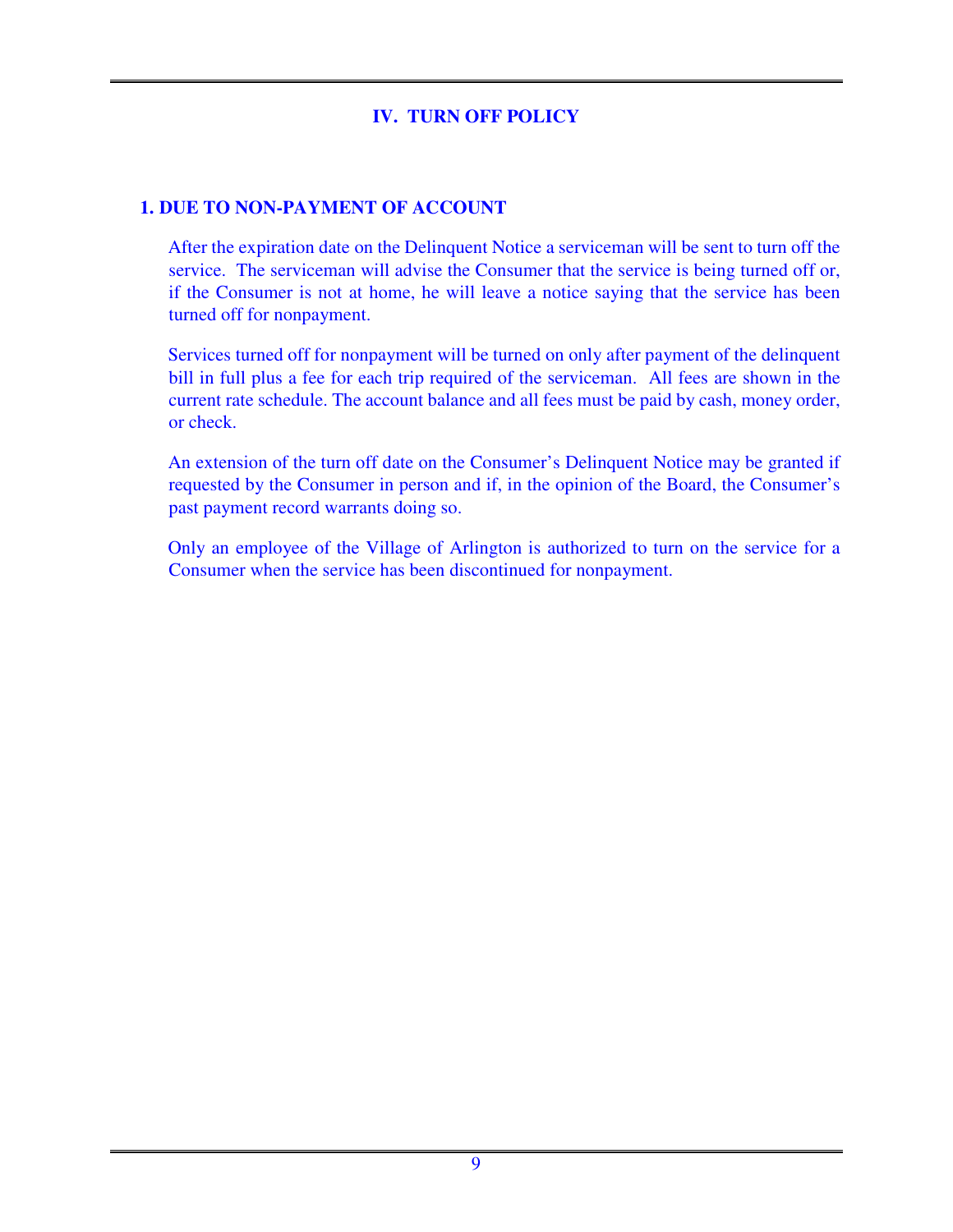## **V. WATER MAIN EXTENSIONS**

### 1. **Within Village Limits**

The Board of Public Affairs will permit the installation of water mains to serve a new real estate subdivision within the village limits, which shall be connected to the proper water mains unless this will result in overloading existing mains. In this case permission for connecting to an existing water main may be denied until such time as the necessary corrective measures are taken.

 All new water mains and appurtenances shall meet the specifications adopted as standard by the Village for the construction and installation of same and with any plans or specifications approved by the Village Engineering Department.

### 2. **Developer's Expenses, Plans and Bond**

All extensions of water mains to serve new real estate subdivisions or any lots within the village limits shall be constructed by the developer at his own expense, unless the extension is constructed in accordance with the provision of the Ohio Revised Code regarding assessments. The full cost of the extension includes any and all inspection costs, preparation of plans and estimates and any other related expenses.

The developer shall submit proper plans and estimates for the main, obtain the approval of the Village Engineering Department for the plans and estimates and shall construct same in accordance with village regulations relative to the installation of water mains.

The developer shall be required, prior to beginning the installation or construction of proposed mains, to post a bond in an amount to be determined by the Board of Public Affairs to ensure compliance with the regulations and the proper and complete installation of the water mains.

### **3. Outside Village Limits**

The Arlington Board of Public Affairs, on authorization by Council, may permit the installation of water mains beyond the corporate limits provided the water mains meet the specifications adopted as standard by the Village and plans and specifications approved by the Village Engineering Department.

In all cases, such extensions shall be made in accordance with Section V.1. and V.2. Such extensions shall be affected only by written agreement.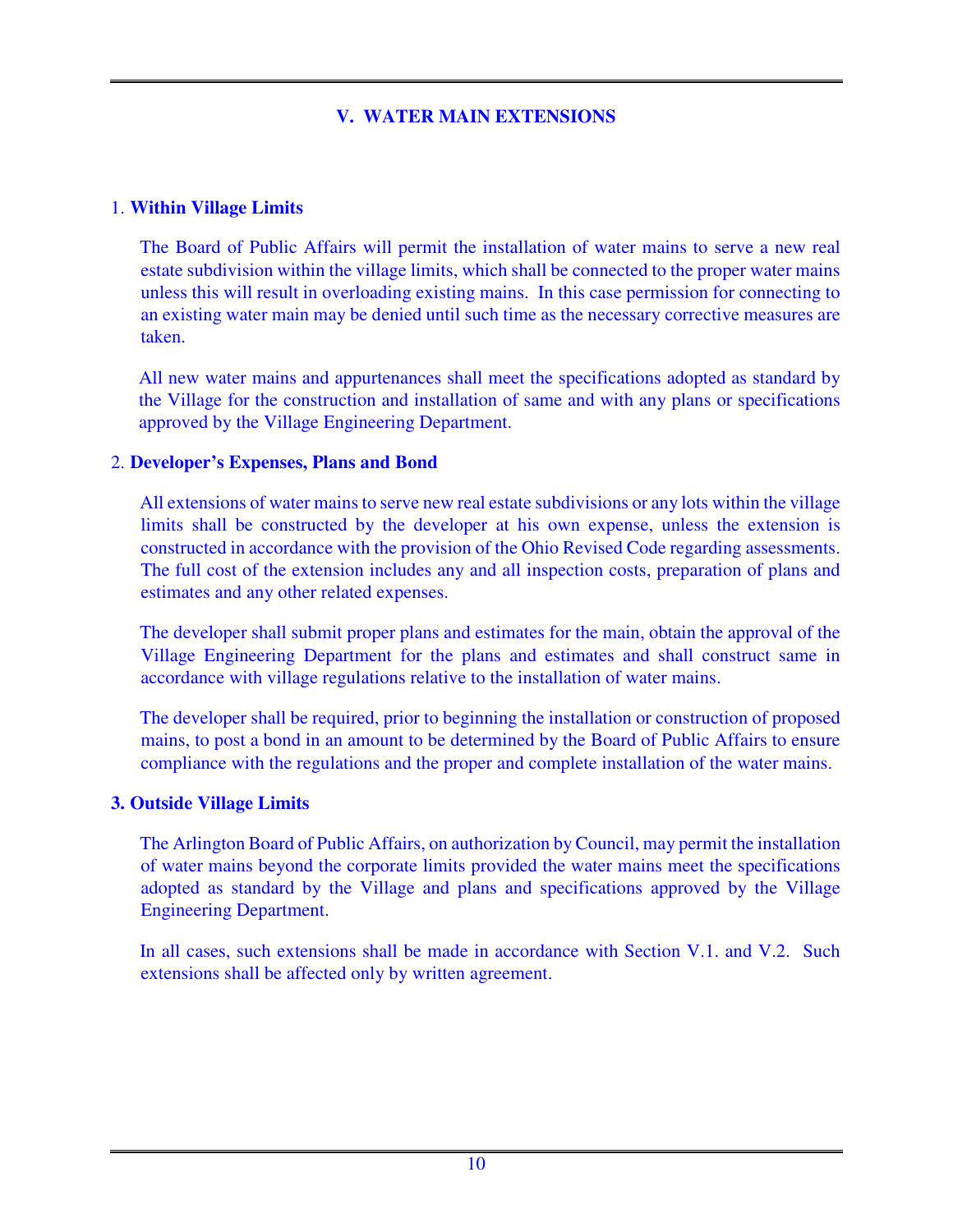### **V. WATER MAIN EXTENSIONS**

#### **Rights of Village**

All water mains installed, within the Village limits shall, on connection with Village mains, become the sole property of the Village and shall hence forth be maintained by the Village which shall exercise exclusive control of same.

The Board of Public Affairs shall have the right and authority to further extend any water main extension to serve additional properties beyond the original or earlier extension without reimbursement to anyone who may have contributed to the cost of the original or earlier extension.

At locations where water is not available and the property owner/developer desires the use of the public water supply, the property owner/developer shall cause a waterline to be constructed from an existing waterline to, along and/or across the entire parcel that the property owner/developer desires to serve. The entire cost associated with the construction of the waterline, including engineering and approval, shall be borne by the property owner/developer that desires the water service. After construction and acceptance by the Village, the waterline becomes the property of the Village of Arlington. This line then shall be considered a "rotary line" and eligible for rotary fees that may be in effect at the time of acceptance by the Village from future taps.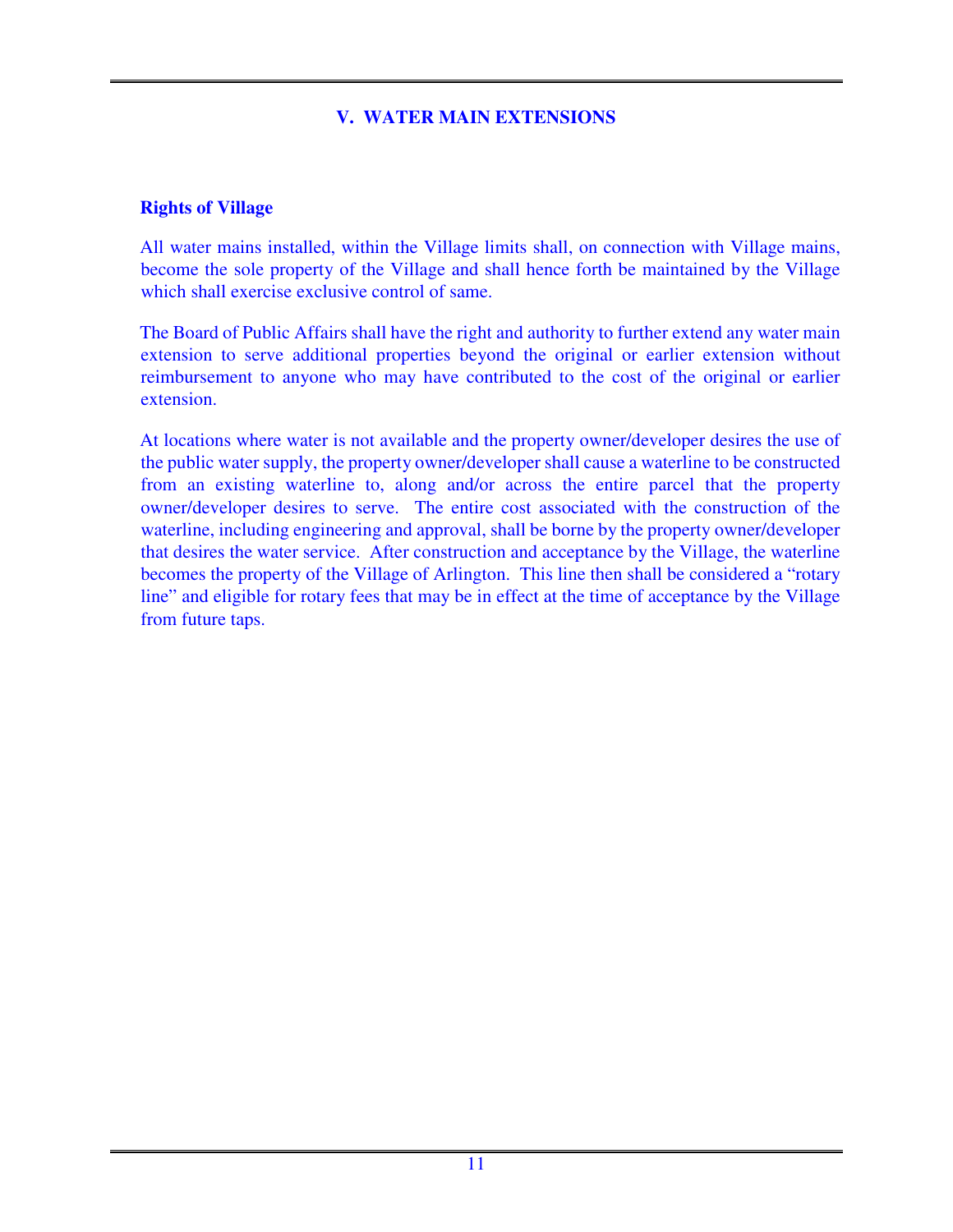- 1. A connection charge will be required for new connections to a water main that has previously been extended to, along and/or across a property without an assessment against the property having been made or without cost to the owner of the property at the time the extension was completed. The funds realized from connection charges will be deposited in a rotary water main fund. These charges shall be paid at the time of application for service. Connection charges are provided in Number 7 of this section.
- 2. Developers or individuals who extend a water main (hereinafter referred to as "extender") are entitled to be reimbursed from the connection charges collected from property owners who connect to the water main that the extender has installed. If the cost of the project is supplemented by the Village or County, the developer or individual will be reimbursed only his proportionate share.
- 3. Reimbursement will cease twelve years after the water main has been accepted by the Village and placed in service. In order for the line to be accepted by the Village and eligible for rotary reimbursement, the line must meet the Village of Arlington's Specifications for Water Construction.
- 4. At the time of construction, to be eligible for reimbursement of the rotary, the extender must submit a letter or statement to the Village which verifies who is entitled to receive the payment. The statement shall include the extender's name, mailing address, and location of extension. During the 12 years of rotary eligibility, any change that occurs to the information must be submitted to the Village in writing.
- 5. During the 12-year period, the extender shall be eligible for reimbursement in the amount of 90 percent of the rotary amount collected. Reimbursement will occur only upon written request from the extender. Any request for reimbursement from the rotary water fund must include the extender's name, mailing address, and location of the extension.
- 6. The Village shall retain 10 percent of the rotary amount collected to cover the Village's cost of maintaining records, construction of new services, and maintenance of existing services.
- 7. There is established a charge for extensions of and direct tap connections to a water main that has previously been extended to, along and/or across a property without an assessment against the property at the time the extension was completed.
	- A. Direct tap Twenty-two dollars (\$22.00) per foot of lot frontage
	- B. Extension Twenty-two dollars (\$22.00) per foot of original extension
	- C. Branch Extension Twenty-two dollars (\$22.00) per foot using the shorter of the two distances between end connection to branch connection.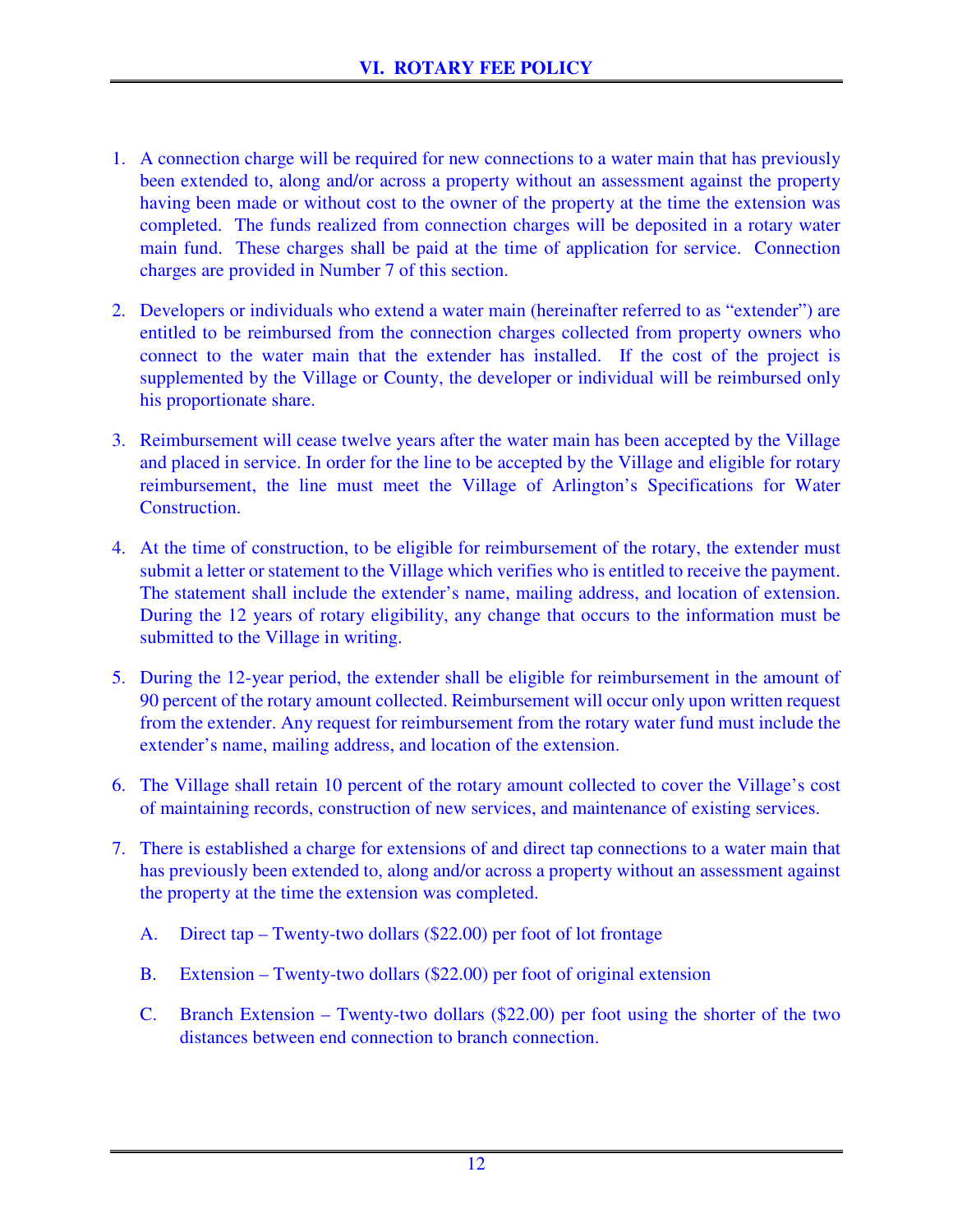- D. Minimum rate of two hundred dollars (\$200.00) per connection per lot to be served by water facilities owned and operated by the Village.
- 8. The above rates are base rates which shall be increased or decreased in direct proportion with the increase or decrease of water line construction costs. The Board shall approve the rate change only after satisfactory evidence has been presented to the Board of Public Affairs to justify such changes.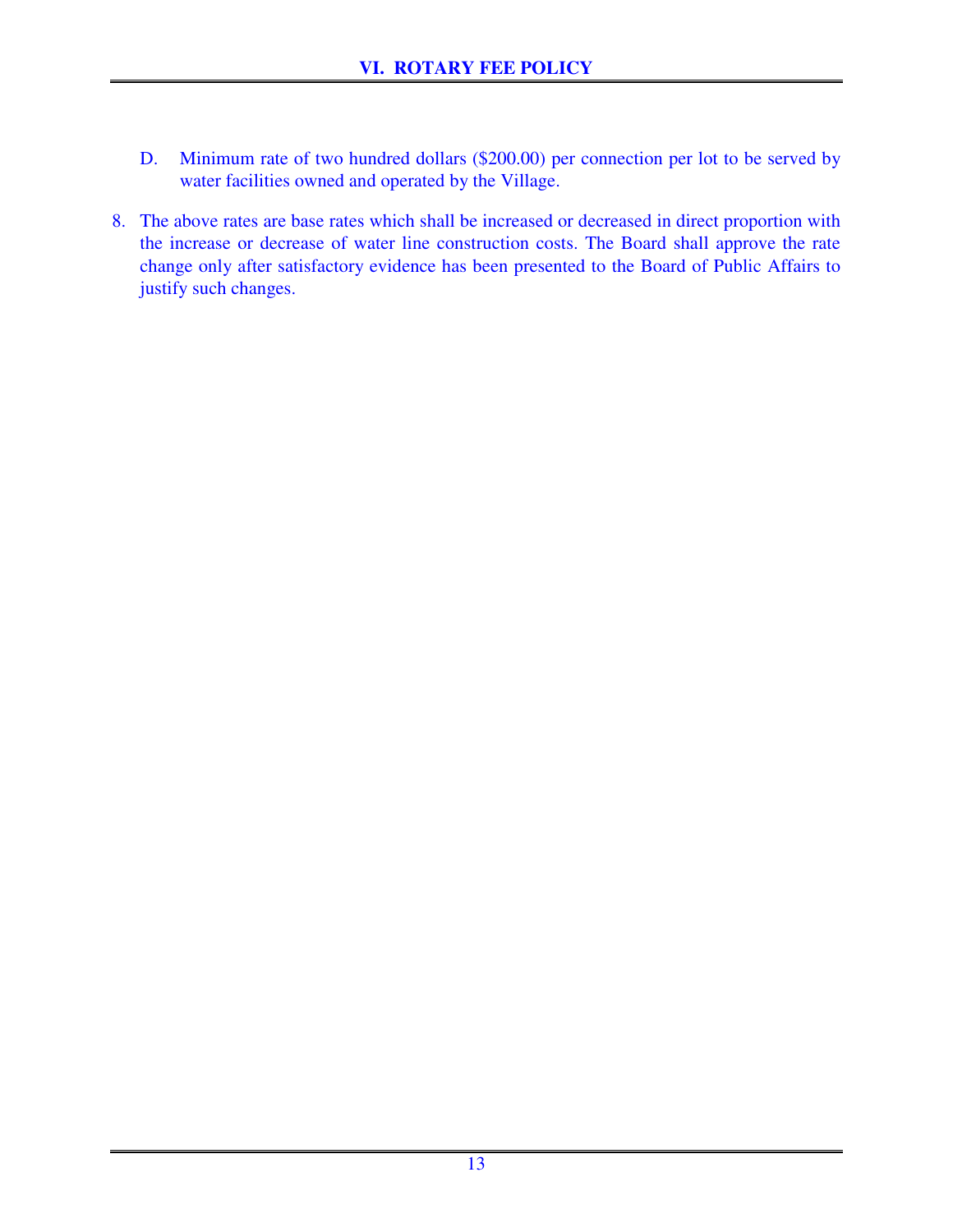## **WATER ROTARY EXAMPLE**

#### 1,000 feet



- A. Direct tap pays \$2,200 for connection (100 ft @ \$22.00/ft). Developer 1 receives \$1,980 (\$2,200 @ 90%)
- B. Extension (Developer 2) pays \$22,000 (1,000 ft @ \$22.00/ft). Developer 1 receives \$19,800 (\$22,000 @ 90%)
- C. Branch extension (Developer 3) pays \$8,800 (400 ft @ \$22.00/ft). Developer 1 receives \$7,920 (\$8,800 @ 90%)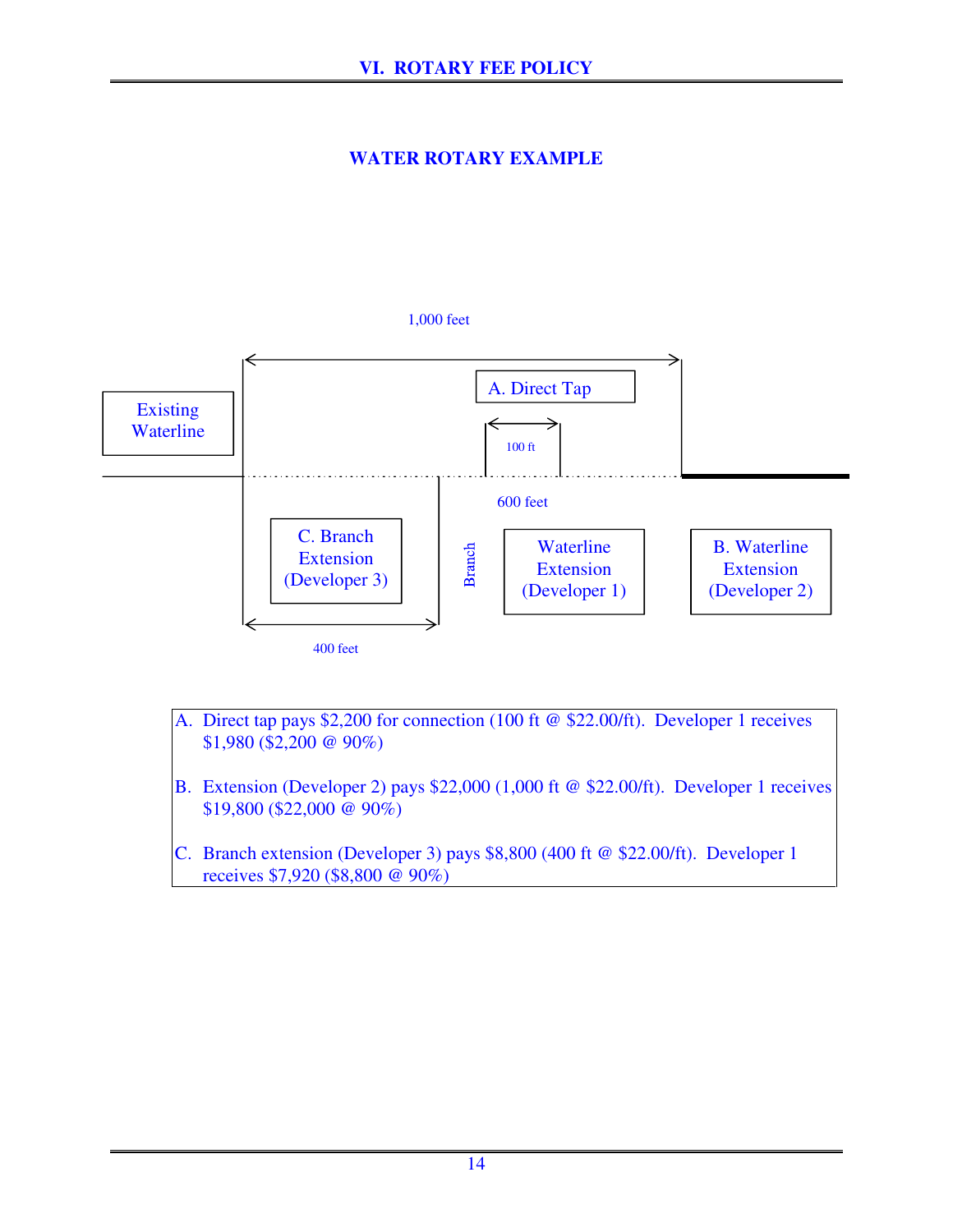## 1. **Right to Interrupt Service**

 Whenever the Village finds it necessary or convenient for the purpose of making repairs or improvements to the Village Water System, it shall have the right to temporarily suspend delivery of water and shall not be liable for any loss or damage occasioned thereby.

 Whenever possible, and as time permits, all affected Consumers will be notified prior to such suspension by personal contact and/or news release.

 The Village shall NOT be liable for interruptions in water service, shortages or insufficiency of supply or pressure, or for any loss or damage occasioned thereby, if caused by accident, act of God, fire, strikes, riots, war or other cause.

### 2. **Frozen Meters**

 The Water Department will thaw a meter upon notification that it is frozen. If it is necessary to remove the meter, a bypass will be installed. The Consumer should let the water run in a thin stream continuously, in order to prevent the service from refreezing, until such time as he is notified by the Water Distribution Department that he may cease doing so.

 If the Consumer turns the water off before being advised by the Water Department to do so and the service freezes again, it will be the Consumer's responsibility to obtain the services of a plumber to thaw the service. If the services of a plumber cannot be obtained and a serviceman is required to return to the premises, a fee will be charged.

Bypasses will not be installed when the service is frozen on the Consumer's side of the meter.

### 3. **Use of Hydrants**

 No person except an authorized employee of Village shall open, operate or draw water from a fire hydrant.

 A special permit for a temporary service connection at a fire hydrant must be applied for at Water Department, subject to the approval of the Water Department Superintendent. All charges for such connections must be paid at the time of application. The service will be metered and the water used will be billed at the regular prevailing rate.

 Any damage to the fire hydrant resulting from the installation of the temporary service connection shall be the responsibility of the person holding the permit, who will be billed for the cost of repairing or replacing the fire hydrant.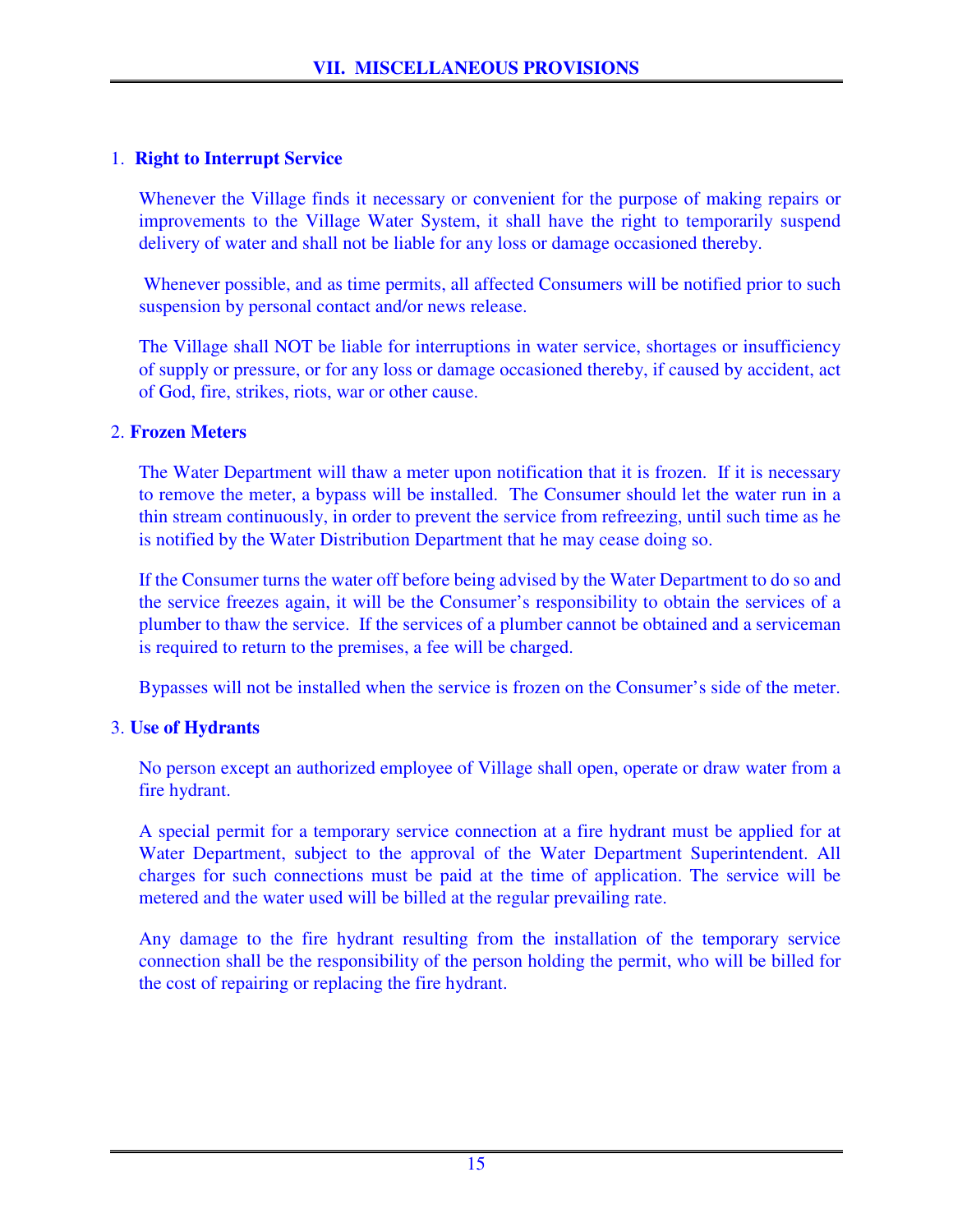### 4. **Hydrants Outside the Village Limits**

 Fire hydrants located outside the corporate limits of the Village and within the public right-ofway will be billed to the Arlington Village Council or the Consumers served by them.

 If billed to the Township Fire Department, the charge shall be prepaid for the full year no later than April 30 of the service year. If billing is to the Consumer, the charge will appear on their regular monthly or bimonthly bill.

 Service may be provided to Township Fire Departments from fire hydrants located within the corporate limits of the Village upon request. Charges for this service shall be as stated above.

### 5. **Filling of Swimming Pools**

 Residential swimming pools may be filled from a hydrant by the Village Water Department upon receiving a permit from the Water Department. The fee for the permit is provided in the current rate schedule.

 The fee to fill a nonresidential swimming pool will be calculated by determining the volume of water, in thousands of gallons, to fill the pool multiplied by the current rate per thousands of gallons plus the applicable permit fee.

### 6. **Damage to Water System Facilities**

 Any damage to the facilities of the Village Water System will be repaired by the Water Department and the cost of the repairs billed to the responsible person and/or the property owner.

 The Village reserves the right to require proper maintenance and/or repairs of all systems not under its control that may affect the proper operation of the Village Water System. Failure to effect said maintenance and/or repairs within thirty (30) days of notification to do so will result in discontinuance of service.

## 7. **Testing of New Water Lines**

All new water lines larger than two (2) inches in diameter shall be bacteriologically and hydrostatically tested in accordance with AWWA C650 and C651. Bacteriological sampling and testing must be performed by a State licensed and approved laboratory. There is a fee for all tests.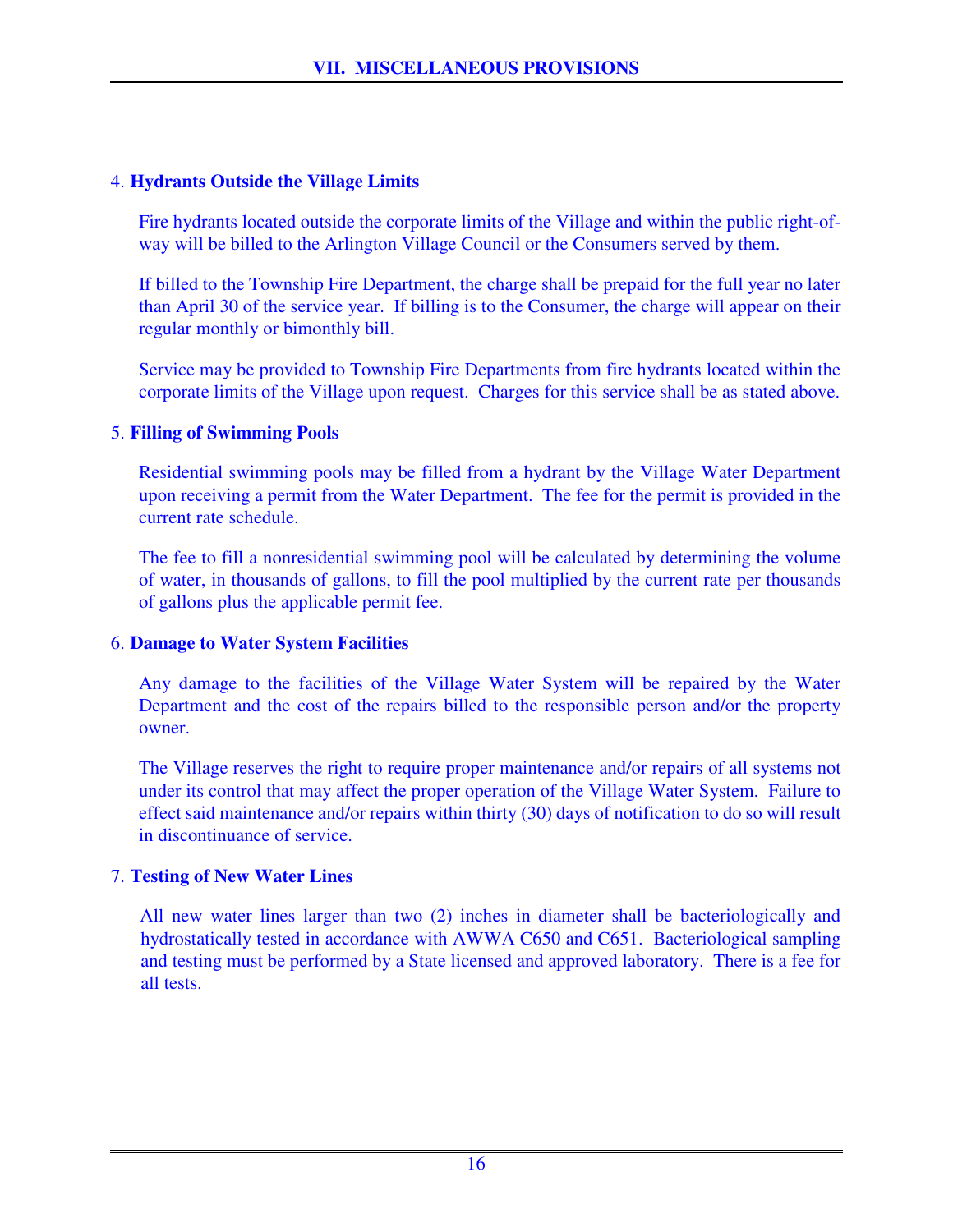The first test includes both samples unless the first sample fails. If either sample fails and additional testing is deemed necessary, the laboratory will run the additional tests for the fees stated in the current rate schedule.

 If re-disinfection is determined by the Water Department Superintendent to be necessary, all additional water for flushing the water main will be metered and charged to the contractor in the manner described in Section VII.3. for a temporary service connection.

### 8. **Standby Fire Service Lines**

 Standby fire service lines may supply fire hydrants, sprinkler systems or standpipes established by the property owner. Charges for standby fire service lines outside the corporate limits will be billed to the owner of the property served.

### 9. **Combination Lines**

Combination lines are not an acceptable practice. All domestic, irrigation, and Standby Fire lines will be separate connections at the Village main line.

Any meter that registers water already measured by another meter SHALL NOT be installed, read, or serviced by the Office or Water Department. All existing re-meters owned and serviced by the Board or Water Department, upon proper notification and reasonable length of time, will be removed by the Board or Water Department.

### 10. **Oversize Main Policy**

The minimum size for new water mains is established by the Village as eight (8) inches in diameter.

The size (diameter) of the proposed waterline shall be approved by the Board. If it is determined that the Village requires a waterline larger in diameter than needed by the proposed development, the difference in the cost of MATERIALS will be paid by the Village to the property owner/developer, provided:

- 1) That the property owner/developer requests said reimbursement,
- 2) The request for said reimbursement is approved by the Board, and
- 3) That the actual difference in MATERIAL costs is clearly documented and the request for payment is submitted in a timely manner (No more than six (6) months after acceptance of the waterline by the Village).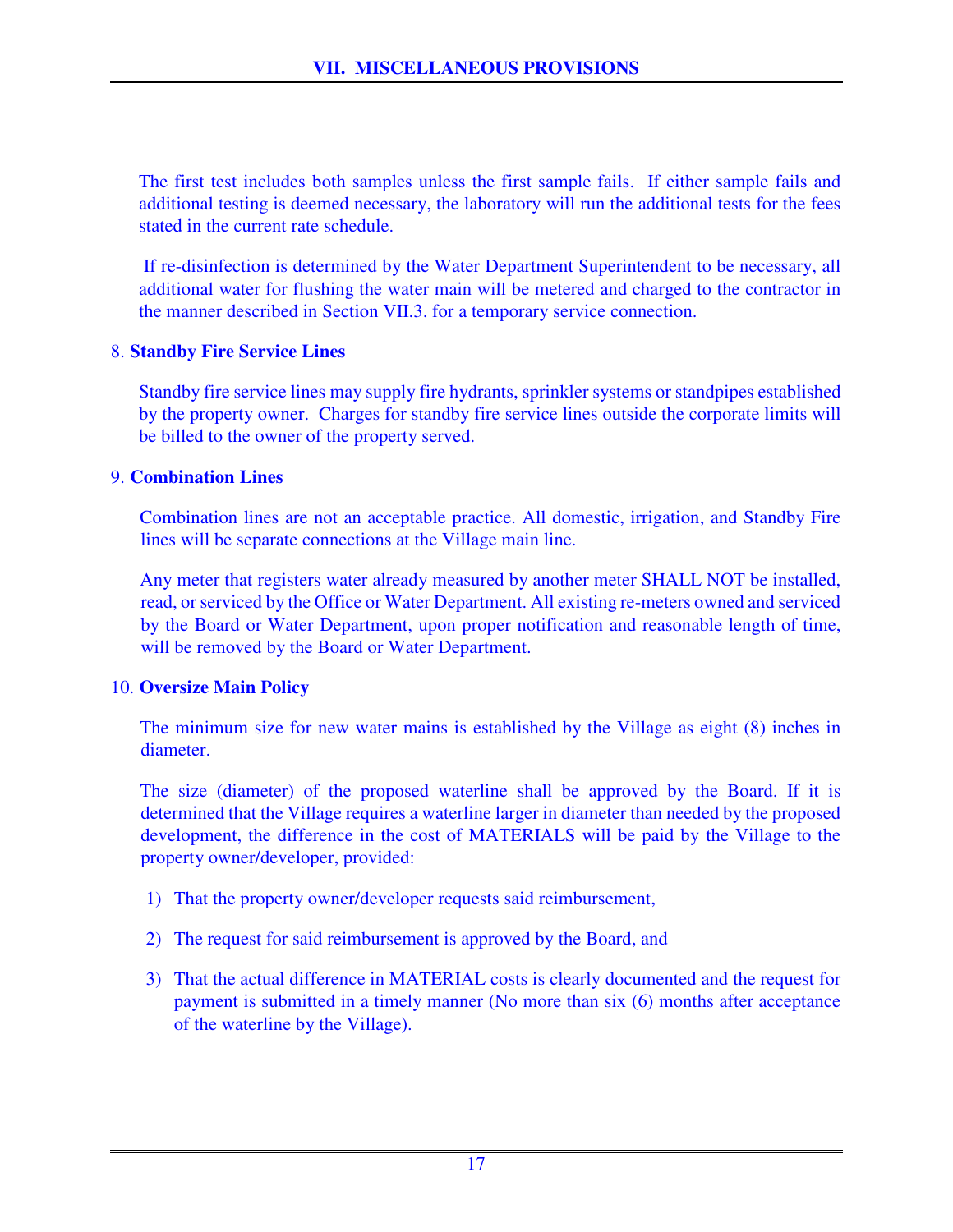Reimbursement under the rotary fee policy of Section VI will be based upon the project cost exclusive of over sizing costs.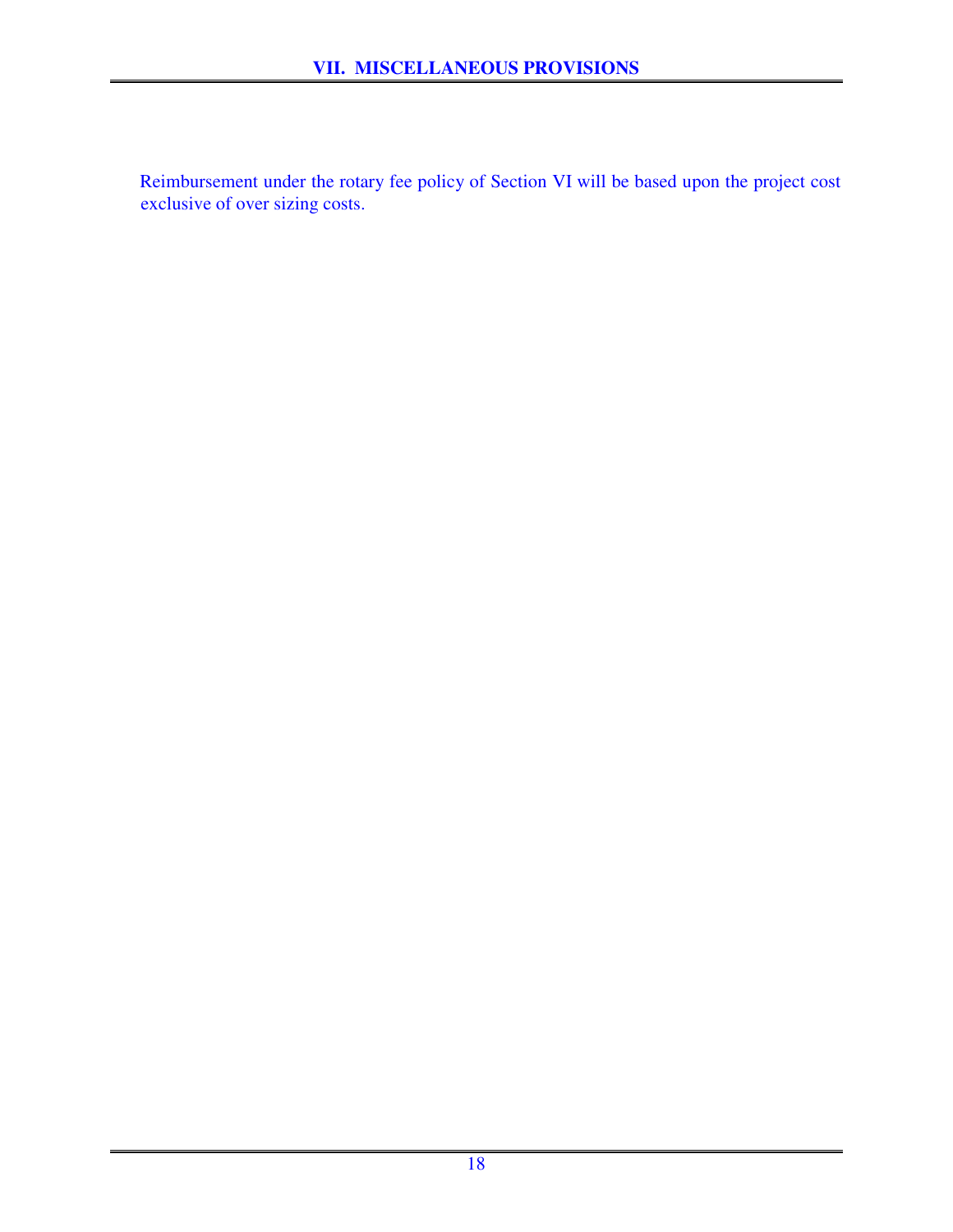**These rules on cross-connection and backflow prevention are intended to cover as many cases as possible but cannot cover every instance. It is, therefore, recommended that the owner or his representative contact the Water Superintendent for details on each specific instance, before beginning of construction.**

### **Section 1. Cross Connection Control - General Policy**

- A. Purpose. The purpose of these Rules and Regulations is:
	- 1. To protect the Village potable water supply from contamination or pollution by isolating within the consumer's water system contaminants or pollutants which could backflow through the service connection into the Village potable water system.
	- 2. To promote the elimination or control of existing cross connections, actual or potential, between the Village or consumer's potable water system and nonpotable water systems, plumbing fixtures and sources or systems containing process fluids.
	- 3. To provide for the maintenance of a continuing program of cross connection control which will systematically and effectively prevent the contamination or pollution of the Village and consumer's potable water systems.
- B. Application. These Rules and Regulations shall apply to all premises served by the Village potable water system.
- C. Policy. The Water Superintendent shall be responsible for protection of the Village potable water system from contamination due to backflow of contaminants through the water service connection. If, in the judgment of the Water Superintendent, or their authorized representative, a cross-connection or backflow situation is possible the consumer shall be given notice to install such approved backflow prevention assembly at each service connection to the premises. The consumer shall immediately install such approved assembly or assemblies at his own expense, and failure, refusal or inability on the part of the consumer to install such assembly or assemblies immediately shall constitute grounds for discontinuing water service to the premises until such assembly or assemblies have been installed.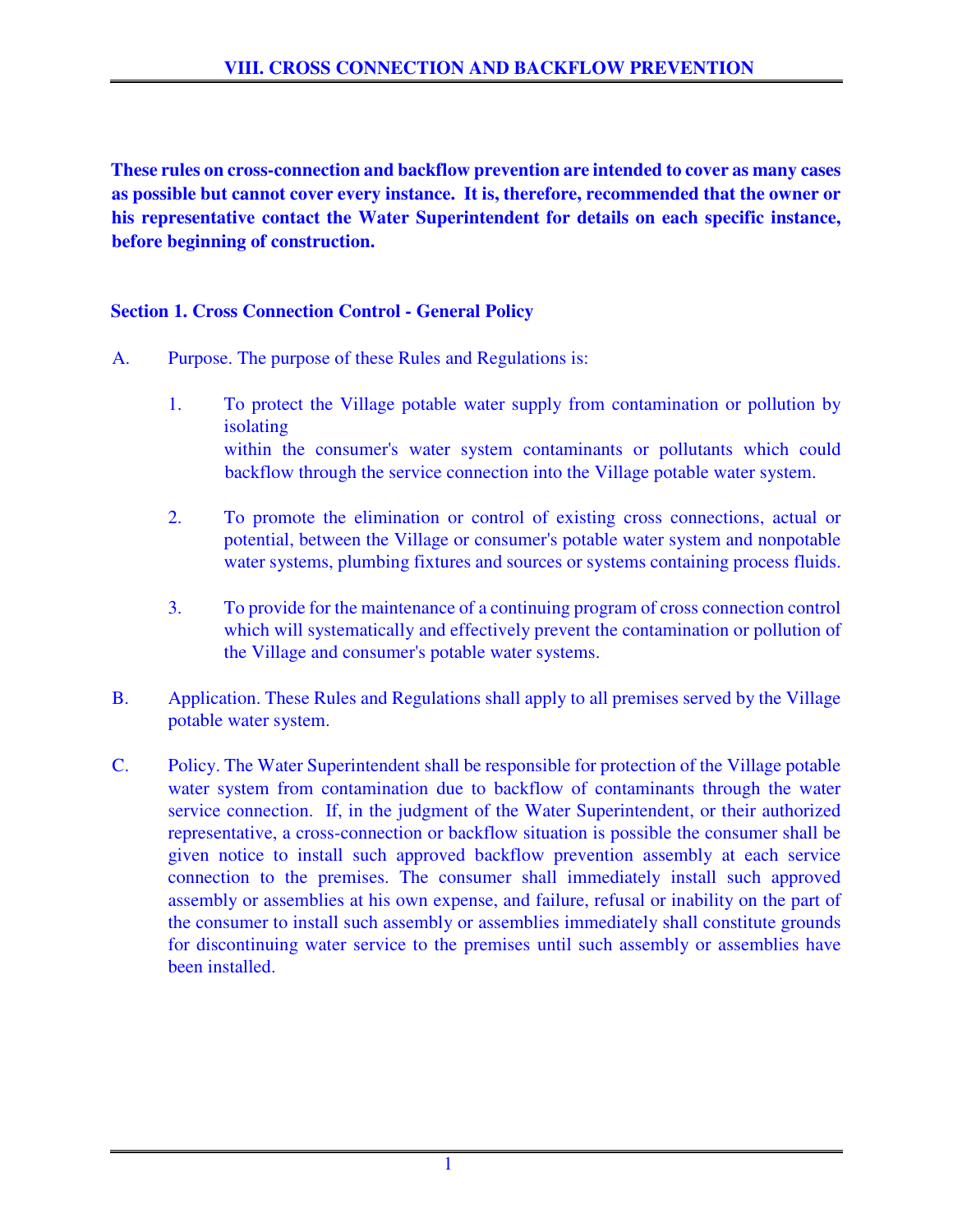### **Section 2. Cross Connection Prohibited**

- A. No water service connection shall be installed or maintained to any premises where actual or potential cross connections to the Village potable or consumer's water system may exist unless such actual or potential cross connections are abated or controlled to the satisfaction of the Water Superintendent.
- B. No connection shall be installed or maintained whereby an auxiliary water supply may enter the Village potable or consumer's water system unless such auxiliary water supply and the method of connection and use of such supply shall have been approved by the Water Superintendent and by the Board as required by Section 6111.15 of the Ohio Revised Code and #3745-95 of the Ohio Administrative Code.

### **Section 3. Survey and Investigations**

- A. The consumer's premises shall be open at all reasonable times to the Water Superintendent, or their authorized representative, for the conduction of surveys and investigations of water use practices within the consumer's premises to determine whether there are actual or potential cross connections to the consumer's water system through which contaminated or pollutants could backflow into the Village potable water system.
- B. On request by the Water Superintendent, or their authorized representative, the consumer shall furnish information on water use practices within his premises.

### **Section 4. Where Protection is Required.**

 An approved backflow prevention assembly shall be installed on each service line to a consumer's water system serving premises where the following conditions exist:

- A. Premises having an auxiliary water supply, unless such auxiliary supply is accepted as an additional source by the Water Superintendent and the source is approved by the OEPA.
- B. Premises on which any substance is handled in such a fashion as to create an actual or potential hazard to the Village potable water system. This shall include premises having sources or systems containing process fluids or waters originating from the Village potable water system which are no longer under the sanitary control of the Water Superintendent.
- C. Premises having internal cross connections that, in the judgment of the Water Superintendent, are not correctable or intricate plumbing arrangements which made it impractical to determine whether or not cross connections exist.
- D. Premises where, because of security requirements or other prohibitions or restrictions, it is impossible or impractical to make a complete cross connection survey.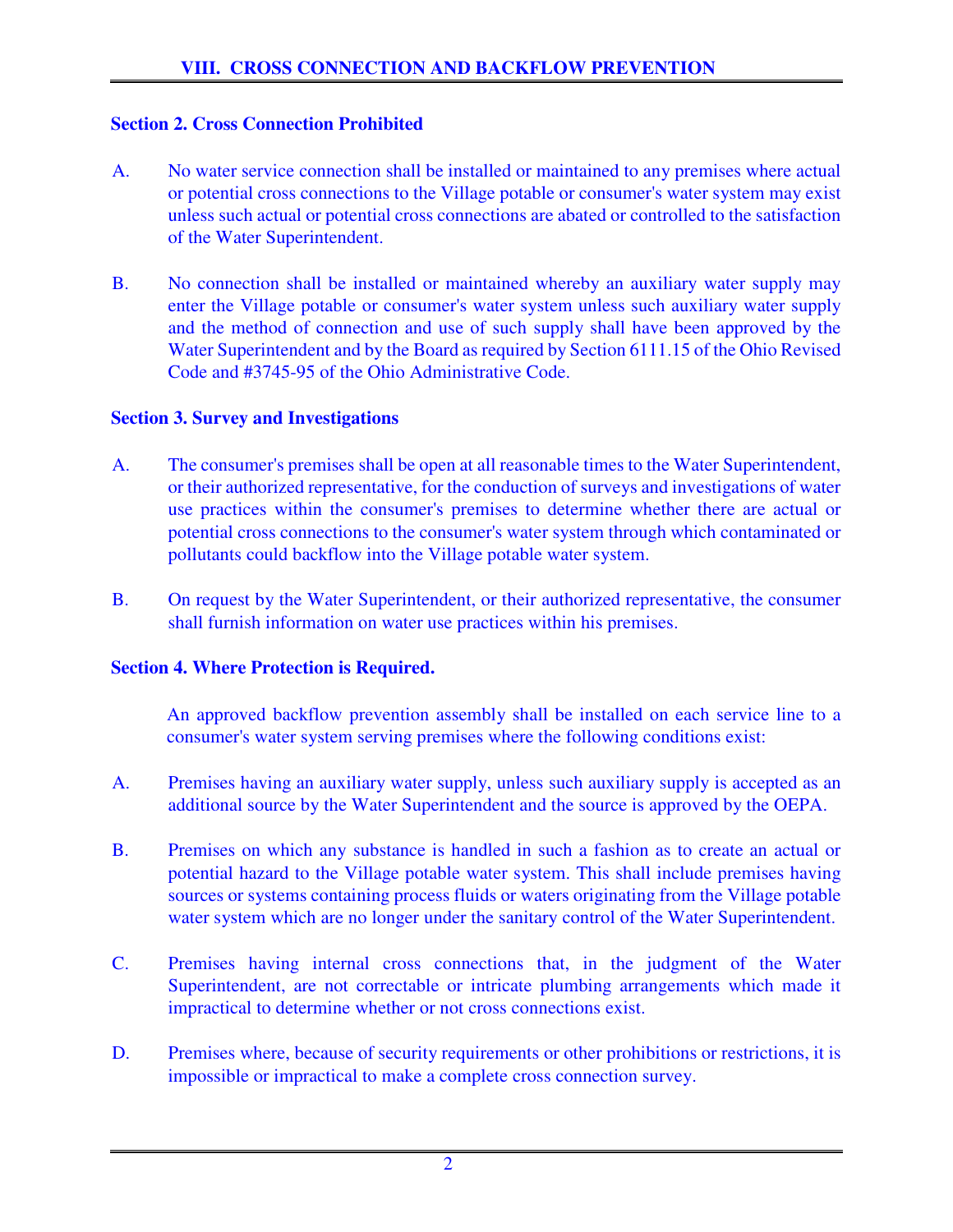- E. Premises having a repeated history of cross connections being established or reestablished.
- F. Others specified by the Water Superintendent.
- G. An approved backflow prevention assembly shall be installed on each service line to a consumer's water system service, but not necessarily limited to the following types of facilities, unless the Water Superintendent or the Board determines that no actual or potential hazard to the Village potable water system exists.
	- 1. Hospitals, mortuaries, clinics, nursing homes.
	- 2. Laboratories.
	- 3. Sewage treatment plants, sewage pumping station or storm water pumping station.
	- 4. Food or beverage processing plants.
	- 5. Chemical plants.
	- 6. Metal plating industries.
	- 7. Petroleum processing or storage plants.
	- 8. Radioactive material processing plants or nuclear reactors.
	- 9. Car wash.
	- 10. Lawn Irrigation Systems. Lawn irrigation systems must be equipped with an approved backflow and be tested within 10 days after the meter is reset in the spring. Lawn irrigation systems where the meter is not removed during the winter months must comply with the Inspection and Maintenance Schedule in Section 8.
	- 11. All water services that are not a residential one family dwelling, two family dwelling or three family dwelling shall install an approved backflow prevention assembly.
- H. An approved backflow prevention assembly shall be installed at any point of connection between the Village potable or consumer's water system and an auxiliary water supply, unless such auxiliary supply is accepted as an additional source by the Water Superintendent and the source is approved by the OEPA.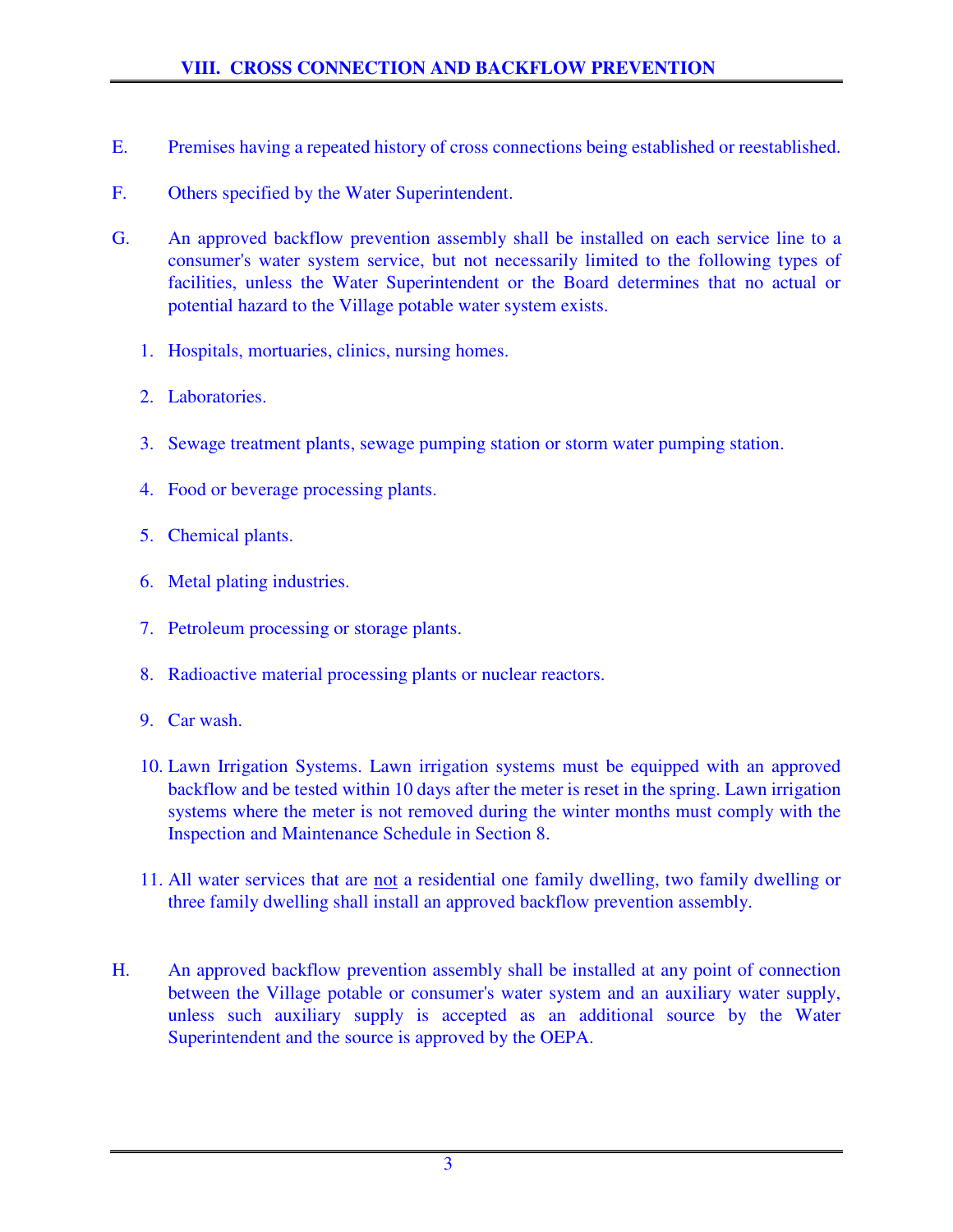- I. Backflow Prevention is required on all fire lines. Each fire line and/or fire prevention system will be considered separately for the purposes of determining what backflow prevention assembly is required.
- J. An approved backflow prevention assembly shall be installed on each service line to a consumer's water system serving premises where, in the judgment of the Water Superintendent, actual or potential hazards to the Village potable water system exist.

### **Section 5. Type of Protection Required**

- A. The type of protection required under IX Section 4 (A), (B), (C), (D), (E), (F), (G) and (J) of these regulations shall depend on the degree of hazard which exists as follows:
	- 1. An approved air gap separation shall be installed where the Village potable water system may be contaminated with substances that could cause a severe health hazard.
	- 2. An approved air gap separation or an approved reduced pressure principle backflow prevention assembly shall be installed where the Village potable water system may be contaminated with a substance that could cause a system or health hazard.
- B. The type of protection required under IX Section 4 (H) of these regulations shall be an approved air gap separation or an approved interchangeable connection.
- C. Where an auxiliary water supply is used as a secondary source of water for a fire protection system, the provisions of IX Section 5 (B) for an approved air gap separation or an approved interchangeable connection may not be required providing:
	- 1. At premises where the auxiliary water supply may be contaminated with substances that could cause a system or health hazard, the Village or consumer's potable water system shall be protected against backflow by installation of an approved reduced pressure principle backflow prevention assembly.
	- 2. At all other premises, the Village or consumer's potable water system shall be protected against backflow by installation of either an approved reduced pressure principle backflow prevention assembly or an approved double check valve assembly.
	- 3. The Village or consumer's potable water system shall be the primary source of water for the fire protection system.
	- 4. The fire protection system shall be normally filled with water from the Village or consumer's potable water system.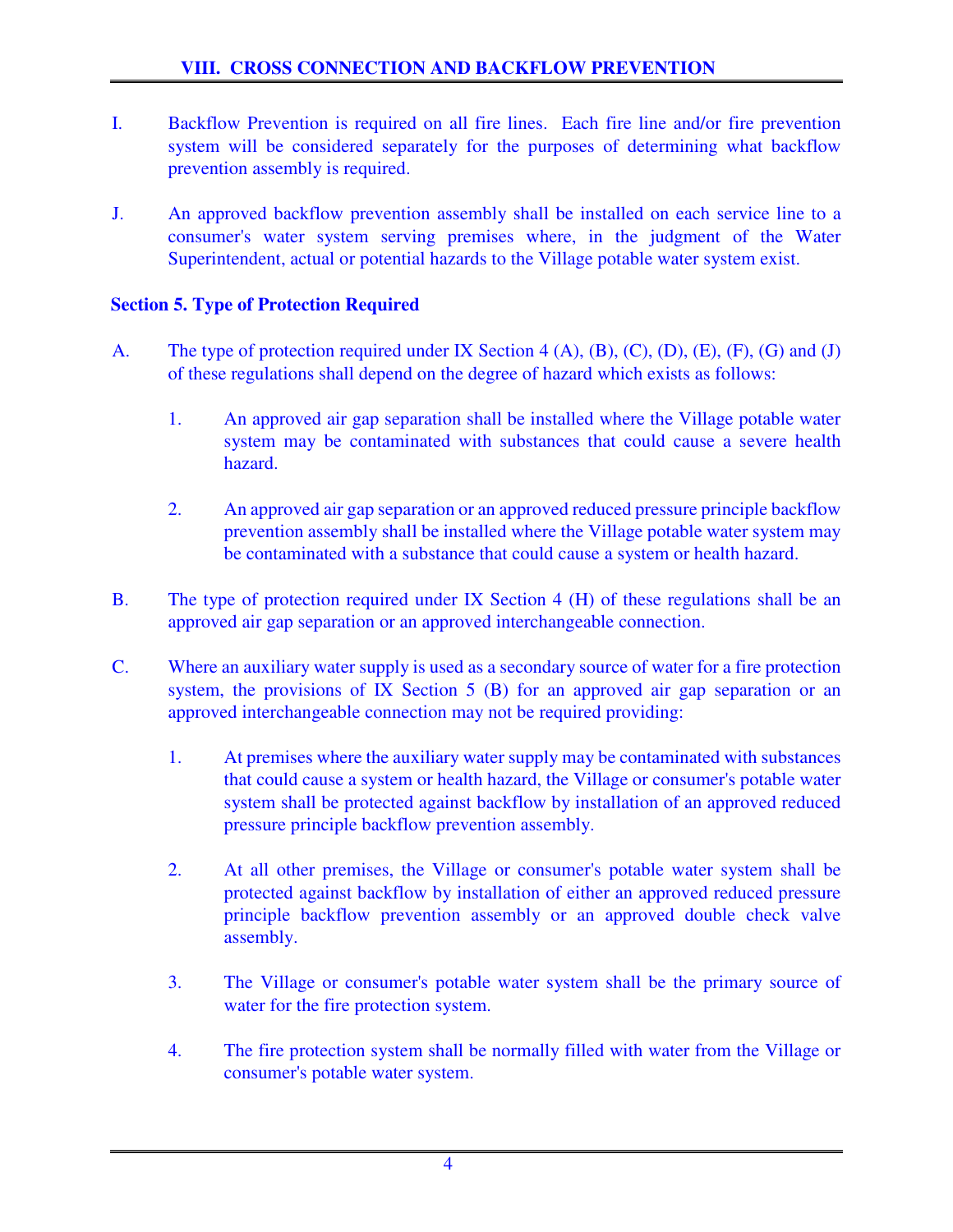- 5. The water in the fire protection system shall be used for fire protection only with no regular use of water from the fire protection system downstream from the approved backflow prevention assembly.
- 6. The water in the fire protection system shall contain no additives.
- D. Protection required on fire lines is as follows:
	- 1. The minimum requirement for a fire line is an approved double check detector check valve assembly with approved bypass meter.
	- 2. A fire line with an auxiliary supply (ponds, wells, any water supply other than from the Village water system) or additives included in the fire line will require a reduced pressure back flow prevention assembly.
	- 3. If at any time it is found that a fire line has been altered to include any of the above conditions or if a fire line has been connected to for purposes other than fire protection, an approved back flow prevention assembly will be required to be installed immediately. Water service shall be discontinued at the time such alteration is discovered and not reconnected until such time as the required corrections have been completed.
	- 4. If a single tap is supplying both fire suppression and domestic water to a building or facility, the fire line and domestic line will be considered separate for the purpose of determining the necessity of backflow prevention assemblies. Under all circumstances both lines will require a back-flow prevention assembly.

### **Section 6. Backflow Prevention Assemblies**

 Any backflow prevention assembly required by these rules and regulations shall be of a model or construction authorized by the Board and shall comply with the following:

- A. A double check valve assembly or a reduced pressure principle backflow prevention assembly shall appear on the current "list of approved backflow prevention assemblies" of the OEPA. A current list is available at the Water Department.
- B. To be approved by Water Superintendent
	- 1. An air gap separation shall be at least twice the diameter of the supply pipe, measured vertically above the top rim of the vessel, but in no case less than one inch (1").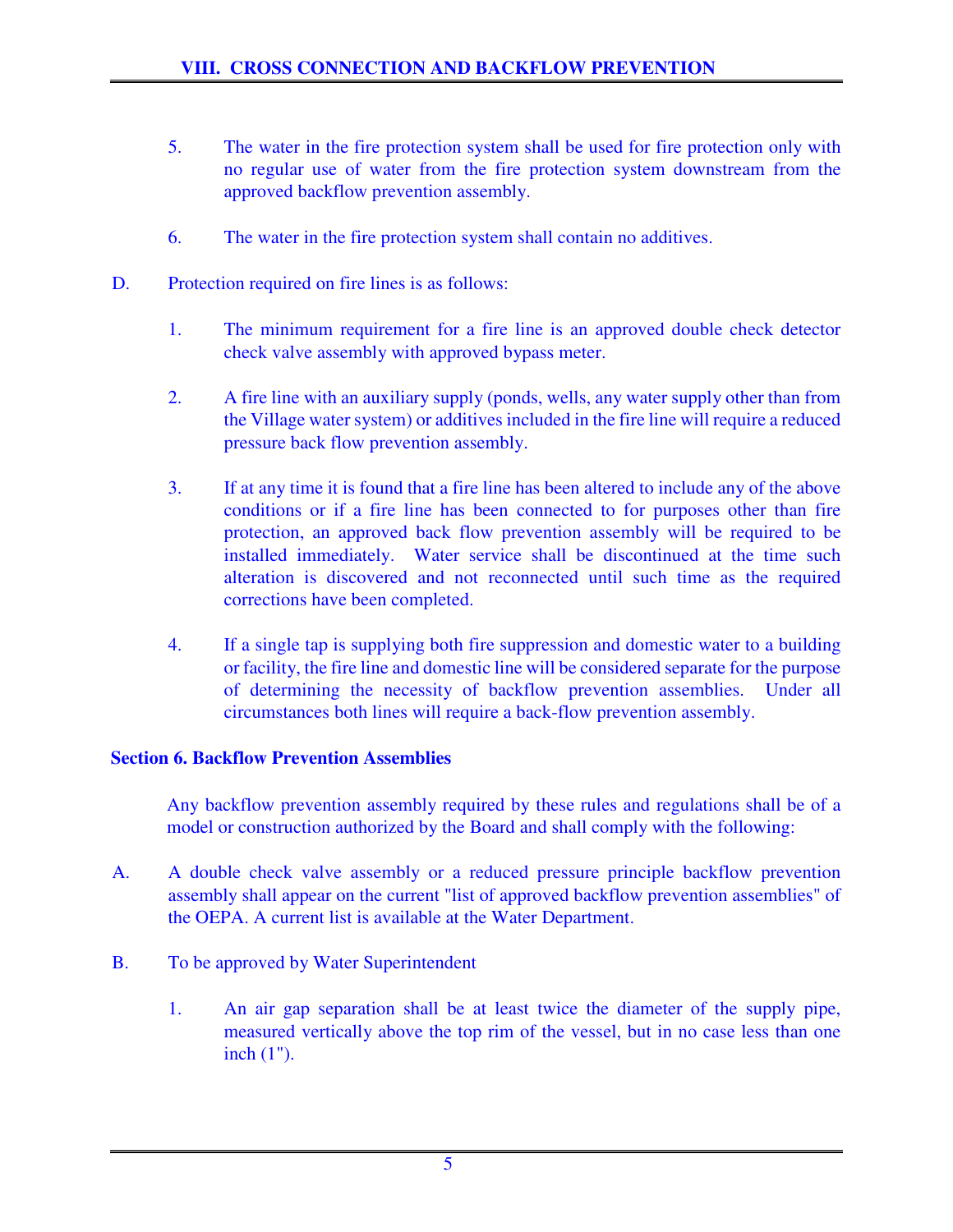- 2. An interchangeable connection shall be a four-way valve of the lubricated plug type that operates through a mechanism which unseats the plug, turns it ninety (90) degrees and reseats the plug. Four-way valves shall not be used as stop valves but must have separate stop valves on each pipe connected to the valve. The tell-tale port on the four-way valve shall have no piping connected and the threads or flange on this port shall be destroyed so that a connection cannot be made. Any interchangeable connection shall have an approved backflow prevention assembly on each line.
- C. Existing backflow prevention assemblies approved by the Water Superintendent or the OEPA at the time of installation and properly maintained shall, except for inspection and maintenance requirements, be excluded from the requirement of IX Section 6 (A), (B) and (C) of this regulation providing the Water Superintendent is assured that they will satisfactorily protect the Village potable water system. Whenever the existing assembly is moved from the present location or requires more than minimum maintenance or when the Water Superintendent finds that the maintenance of the assembly constitutes a hazard to health, the assembly shall be replaced by a backflow prevention assembly meeting the requirements of these regulations.

## **Section 7. Installation**

- A. Backflow prevention assemblies required by these rules and regulations shall be installed at a location and in a manner approved by the Water Superintendent and shall be installed by and at the expense of the water consumer. In addition, any backflow prevention assembly required by IX Section  $4(A)$ ,  $(B)$ ,  $(C)$ ,  $(D)$ ,  $(E)$ ,  $(F)$ , and  $(G)$  of these regulations shall be installed at a location and in a manner approved by the Water Superintendent as required by Section 6111.15 of the Ohio Revised Code & #3745-95 of the Ohio Administrative Code.
- B. Backflow prevention assemblies installed on the service line to a consumer's water system shall be located on the consumer's side of the water meter, as close to the meter as is reasonably practical, and prior to any other connection.
- C. Pits or vaults will generally not be approved for the installation of any backflow prevention assembly. However, retrofit of an existing fire suppression system with double check detector check backflow prevention assembly may be allowed in a pit or vault if the pit or vault already exists and the pit or vault meets all the following requirements:
	- 1. Pits or vaults shall be of water-tight construction, be so located and constructed as to prevent flooding and shall be maintained free from standing water by means of either a sump pump or a suitable drain. Such sump pump or drain shall not connect to a sanitary sewer nor permit flooding of the pit or vault by reverse flow from its point of discharge. An access ladder and adequate natural or artificial lighting shall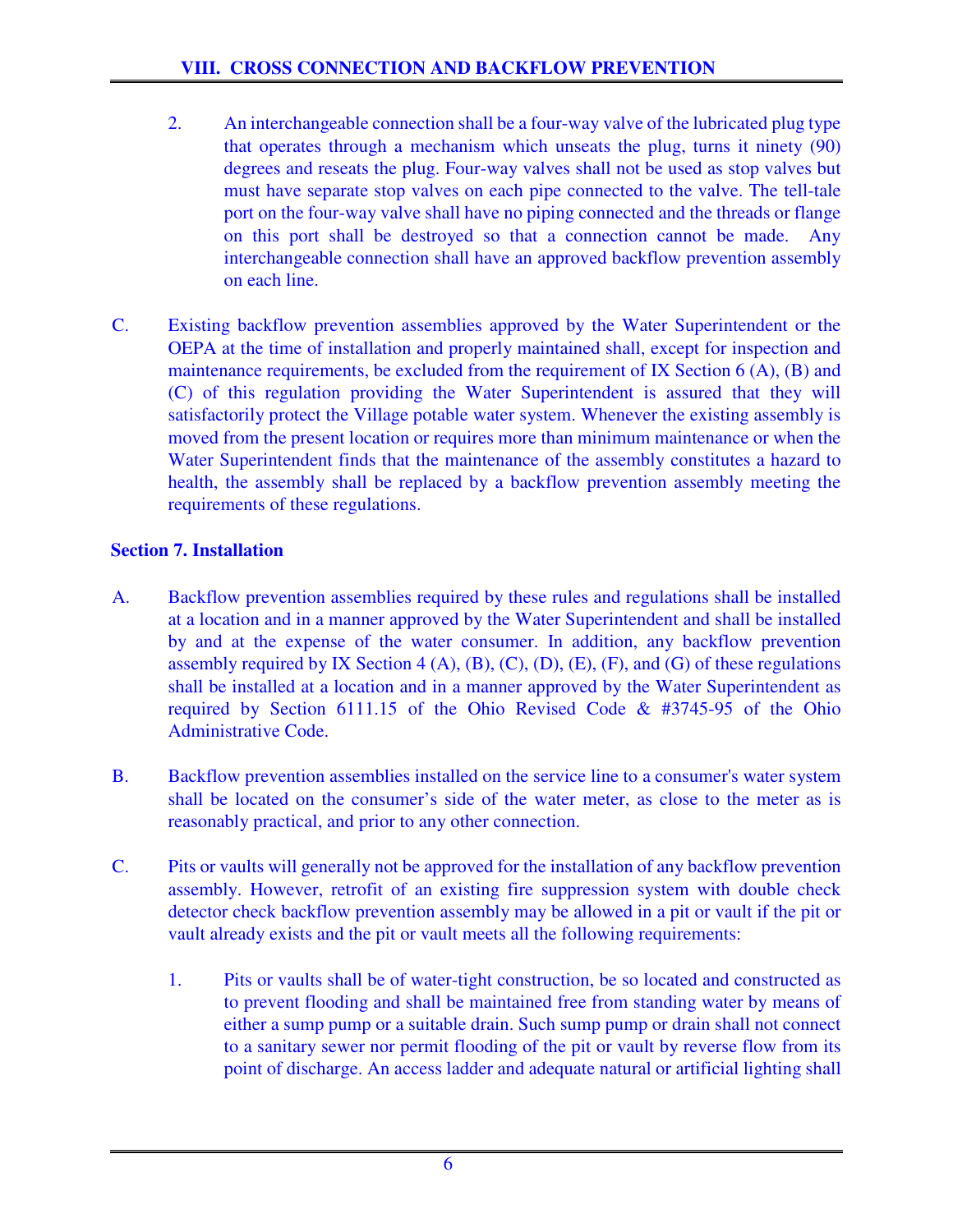be provided to permit maintenance inspection and testing of the backflow prevention assembly.

2. If a pit or vault is approved, it shall be understood that when a major system renovation is undertaken these double check detector check backflow prevention assemblies will be moved out of the pit or vault to a suitable location approved by the Water Superintendent.

### **Section 8. Inspection and Maintenance**

- A. It shall be the duty of the property owner at any premises on which backflow prevention assemblies required by these regulations are installed to have inspection, tests and overhaul made in accordance with the following schedule or more often where inspections indicate a need.
	- 1. Air separation shall be inspected at time of installation and at least every twelve (12) months thereafter.
	- 2. a. Double check valve assemblies shall be inspected and tested for tightness at time of installation and at least every twelve (12) months thereafter.
		- b. They shall be dismantled, inspected internally, cleaned and repaired whenever needed and at least every thirty (30) months.
	- 3. a. Reduced pressure principle backflow prevention assemblies shall be inspected and tested for tightness at time of installation and at least every twelve (12) months thereafter.
		- b. They shall be dismantled, inspected internally, cleaned and repaired whenever needed and at least every five  $(5)$  years.
	- 4. An interchangeable connection shall be inspected at time of installation and at least every twelve (12) months thereafter.
- B. Inspections, tests and overhaul of backflow prevention assemblies shall be made at the expense of the property owner and shall be performed by a person approved by the Water Superintendent as qualified to inspect, test and overhaul backflow prevention assemblies. This person will be known as a certified backflow tester. The certified backflow tester must turn in the backflow test and the required test fees together at the time of submission.
- C. The property owner must maintain a complete record of each backflow prevention assembly from purchase to retirement. This shall include a comprehensive listing that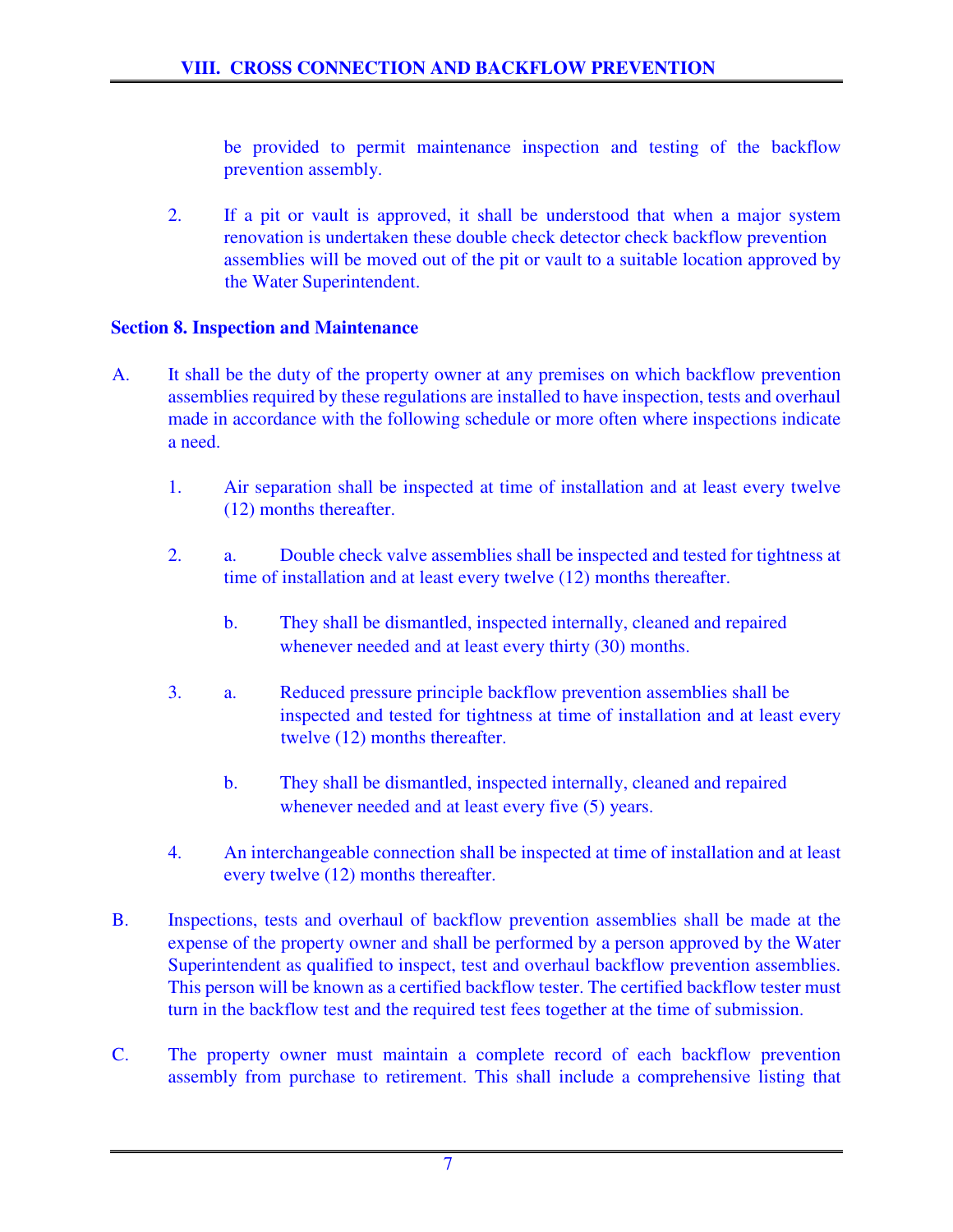includes a record of all tests, inspections and repairs. A copy of the records of inspections, tests, repairs and overhaul shall be submitted to the Water Superintendent.

- D. Whenever backflow prevention assemblies required by these regulations are found to be defective, they shall be repaired or replaced at the expense of the property owner without delay and copies of the repairs or replacements must be submitted to the Water Superintendent.
- E. Backflow prevention assemblies shall not be bypassed, made inoperative, removed or otherwise made ineffective without specific authorization by the Water Superintendent.

### **Section 9. Booster Pumps**

- A. No person shall install or maintain a water service connection to any one, two or three family dwelling where a booster pump has been installed, unless an air gap separation is provided.
- B. Where a booster pump has been installed on the service line to or within any premises, such pump shall be equipped with a low-pressure cut-off device designed to shut off the booster pump when the pressure in the service line on the suction side of the pump drops to ten (10) pounds per square inch gauge or less.
- C. It shall be the duty of the property owner to maintain the low-pressure cut-off device in proper working order and to certify to the Water Superintendent, at least once every twelve (12) months, that the device is operable.

### **Section 10. Violations**

- A. The Board shall deny or discontinue, after reasonable notice to the occupants thereof, the water service to any premises wherein any backflow prevention assembly required by these regulations is not installed, tested and maintained in a manner acceptable to the Water Superintendent, if it is found that the backflow prevention assembly has been removed or by-passed, or if an unprotected cross connection exists on the premises, or if a low pressure cut-off required by these regulations is not installed and maintained in working order.
- B. Water service to such premises shall not be restored until the property owner has corrected or eliminated such conditions or defects in conformance with these regulations and to the satisfaction of the Board.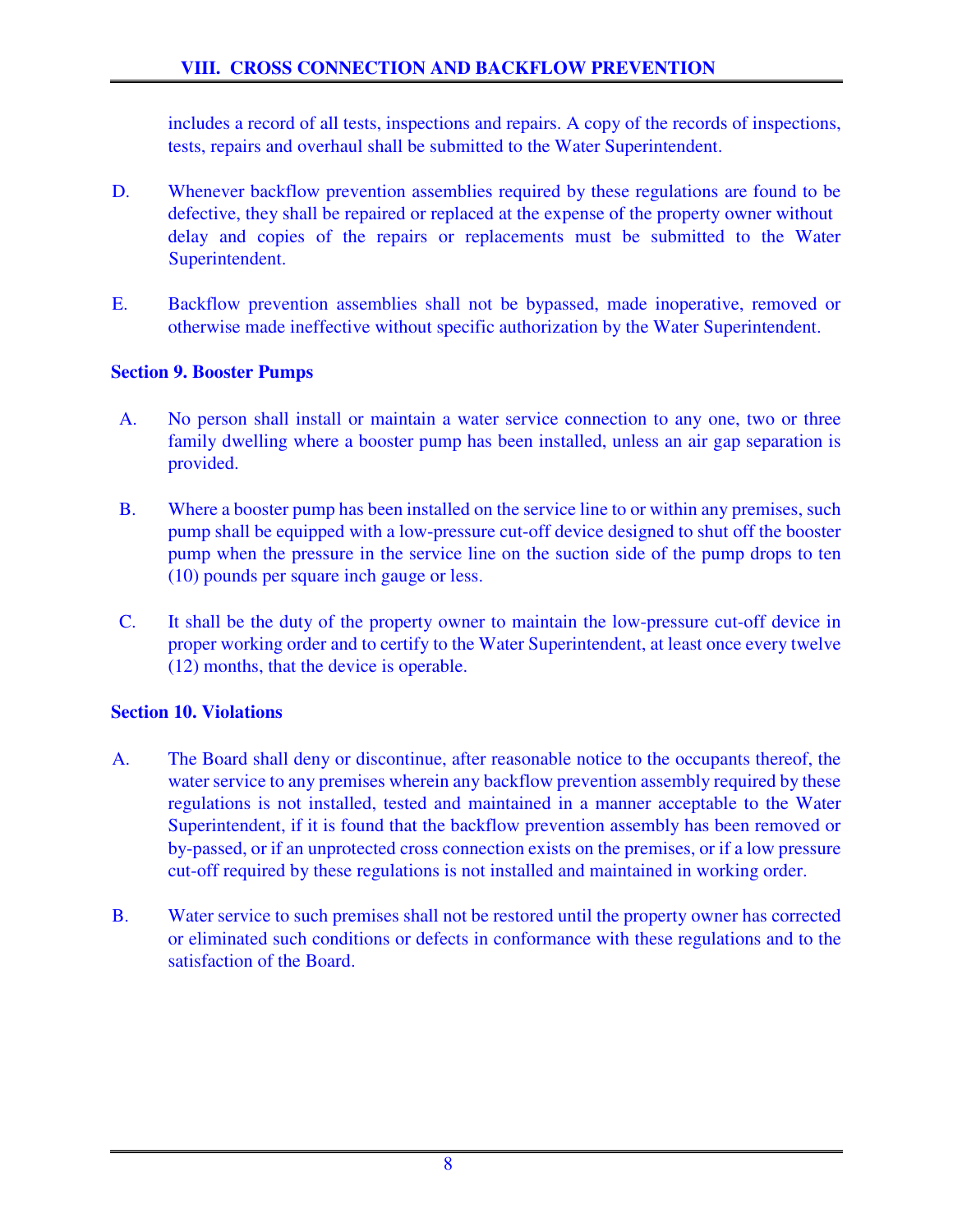**IX. TECHNICAL REQUIREMENTS** 

*TECHNICAL REQUIREMENTS*

 *WATER SYSTEM*

.

*VILLAGE OF ARLINGTON, OHIO*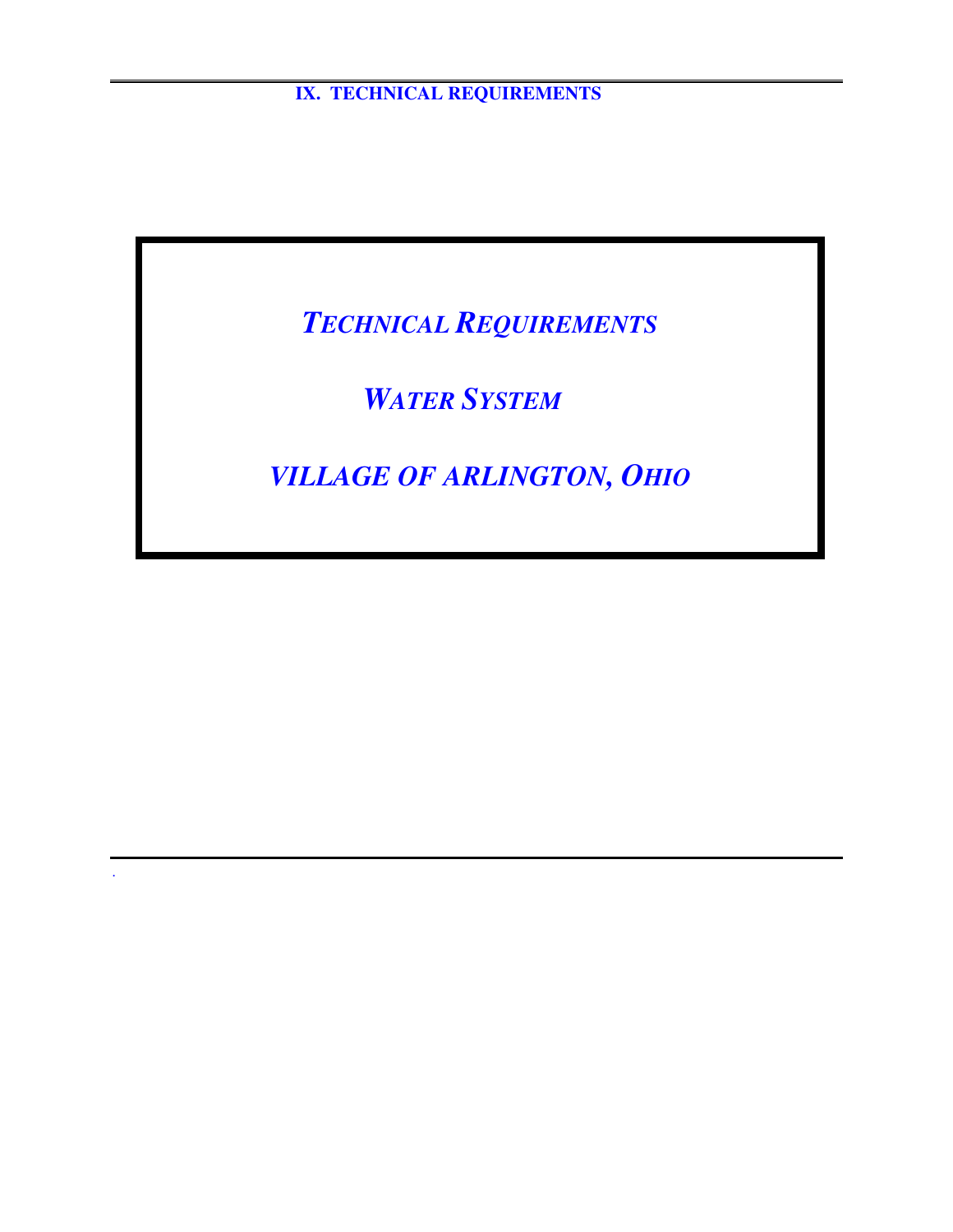# **TABLE OF CONTENTS**

| <b>IV. FIRE HYDRANTS AND FIRE PROTECTION SYSTEMS11</b> |  |
|--------------------------------------------------------|--|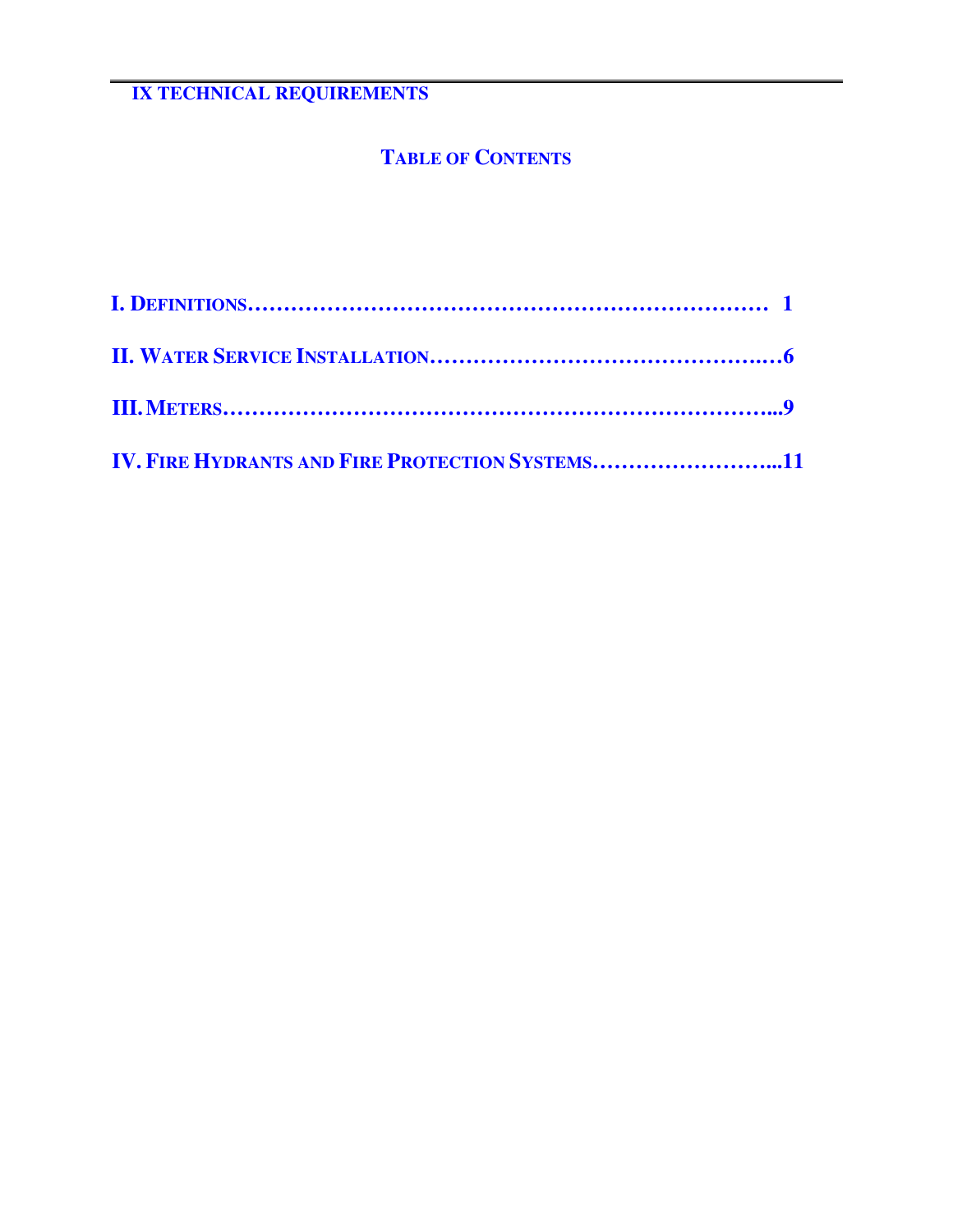- 1. "AIR GAP SEPARATION" means the unobstructed vertical distance through the atmosphere between the lowest opening from any pipe or faucet to supply water to a tank, plumbing fixture or other device and the flood level or rim of the receptacle.
- 2. "APPROVED", when in connection with backflow prevention, means that a backflow prevention assembly or method had been accepted by the Village as suitable for the proposed use.
- 3. "AUXILIARY WATER SYSTEM" means any water system on or available to the premises, other than the Village Water System, including the water supplied by the auxiliary system. An auxiliary water system may include water from another provider's public water system; or water from a source such as wells, lakes, streams, or process fluids; or used water.
- 4. "BACKFLOW" means the flow of water or other liquids, mixtures, or substances into the distribution system of a potable water supply from any source.
- 5. "BACKFLOW PREVENTION ASSEMBLY" means any assembly method, or type of construction, intended to prevent backflow into a potable water system.
- 6. "VILLAGE WATER SYSTEM" means the Village of Arlington Potable Water System which is subject to Ohio Revised Code, Chapter 69. The Village Water System consists of the source facilities (wells), treatment facilities and distribution system, and shall include all those facilities of the potable water system under the control of the Arlington Board of Public Affairs up to the point of the Consumer's Water System. The Village Water System ends at the downstream side of the meter or the downstream side of the tapping/gate valve on unmetered fire lines.
- 7. "COMBINATION LINES" are defined as those water line extensions constructed on private property both for the purpose of firefighting and domestic water supply. These are no longer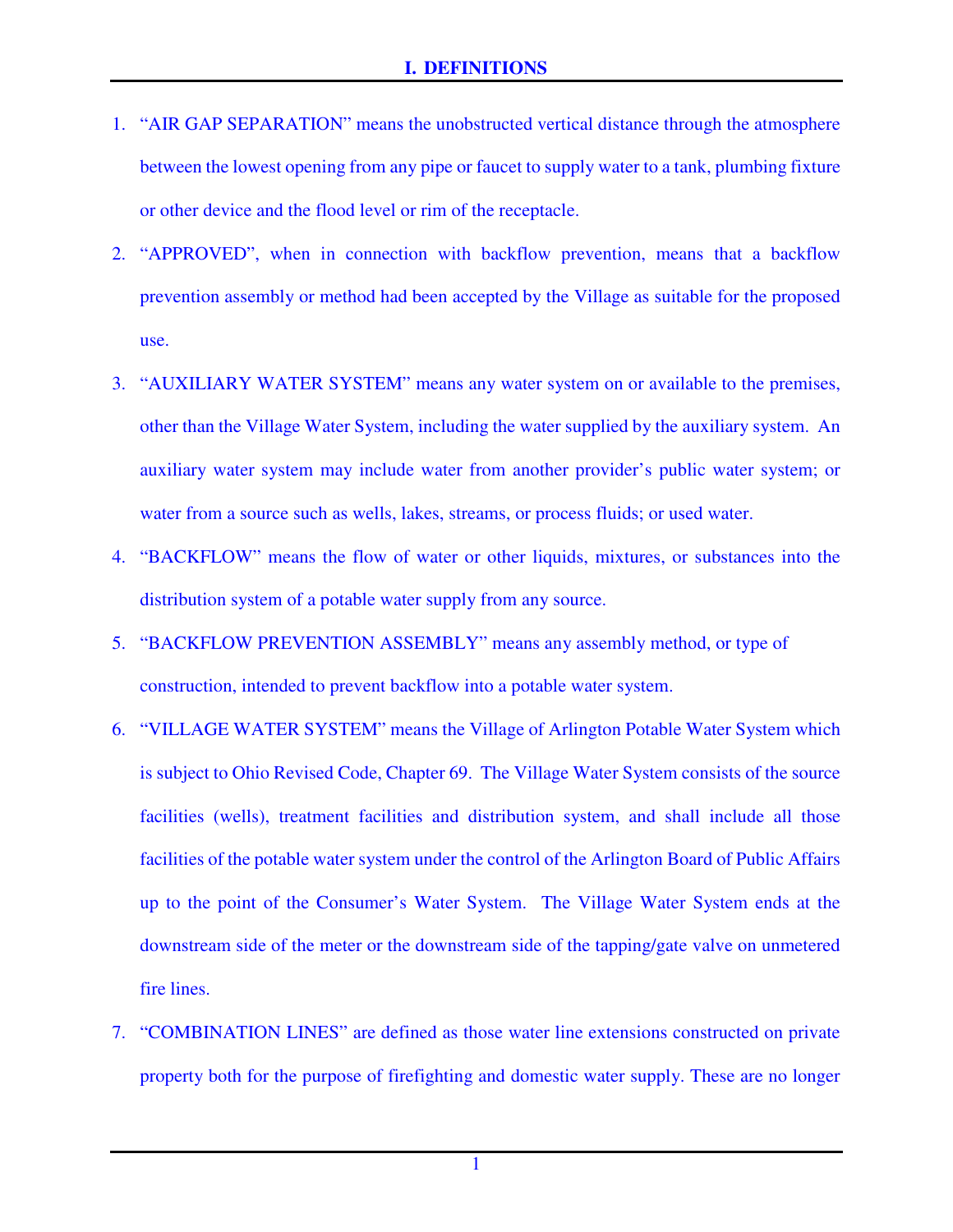allowed and will not be installed as such. Fire lines must be separate from domestic service lines.

- 8. "COMMERCIAL CUSTOMER" means any business engaged in retail, wholesale, personal services, repair services or any other activity which does not involve the mass production or manufacture of a commodity on the premises.
- 9. "CONSUMER" means the owner or person in control of any premises supplied by or in any manner connected to the Village Water System.
- 10. "CONSUMER'S WATER SYSTEM" means any water system, located on the Consumer's premises, supplied by, or in any manner connected, to the Village Water System. A household plumbing system is considered to be a Consumer's Water System.
- 11. "CONTAMINATION" means an impairment of the quality of the water by sewage, process fluids or waste to a degree which could create an actual hazard to the public health.
- 12. "CROSS-CONNECTION" means any arrangement whereby the Village's potable water can come into contact with any substance foreign to that water.
- 13. "DEGREE OF HAZARD" is a term derived from an evaluation of the potential risk to health and the adverse effect upon the potable water system.
- 14. "DIRECTOR" means Ohio EPA Director.
- 15. "DOUBLE DETECTOR CHECK VALVE ASSEMBLY" means an assembly composed of two single, independently acting, check valves including tightly closing shutoff valves located at each end of the assembly, suitable connection for testing the water-tightness of each check valve, and an approved by-pass meter installed for detection of low flows.
- 16. "ENGINEERING DEPARTMENT" means The Village of Arlington's duly authorized Engineering contractor.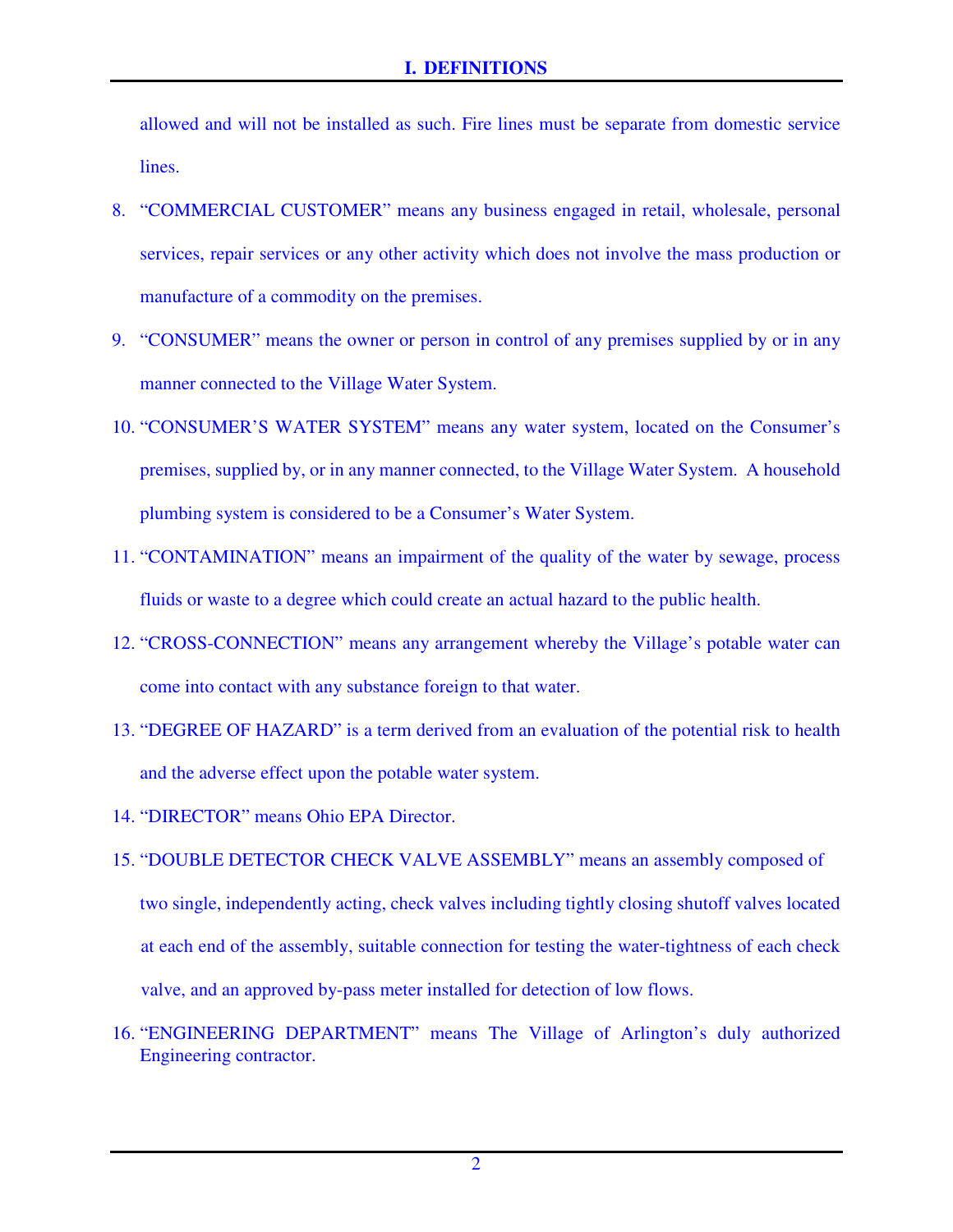- 17. "HEALTH HAZARD" means any condition, device, or practice in a water system or its operation that creates, or could create, a danger to the health and well-being of users.
- 18. "INDUSTRIAL CUSTOMER" means any business engaged in manufacturing, processing or fabrication of products to be wholesaled or retailed off site.
- 19. "INTERCHANGEABLE CONNECTION" means an arrangement or device that will allow alternate but not simultaneous use of two sources of water.
- 20. "NON-POTABLE WATER" means water not safe for drinking, culinary or domestic use.
- 21. "OEPA" means Ohio Environmental Protection Agency.
- 22. "OFFICE" means Water & Sewer Utility Billing Office.
- 23. "OFFICE MANAGER" means the Arlington Board of Public Affairs clerk.
- 24. "PERSON" means the state, any political subdivision, public or private corporation, individual, partnership, or other legal entity.
- 25. "PLANT" means Water Treatment Plant.
- 26. "POLLUTION" means the presence in water of any foreign substance that tends to degrade its quality so as to constitute a hazard or impair the usefulness or quality of the water to a degree which does not create an actual hazard to the public health but which does adversely and unreasonably affect such waters for domestic use.
- 27. "POLLUTIONAL HAZARD" means a condition through which an aesthetically objectionable or degrading material not dangerous to health may enter the Village Water System or a Consumer's Water System.
- 28. "POTABLE WATER" means water which is satisfactory for drinking, culinary, and domestic purposes and meets the requirements of the OEPA.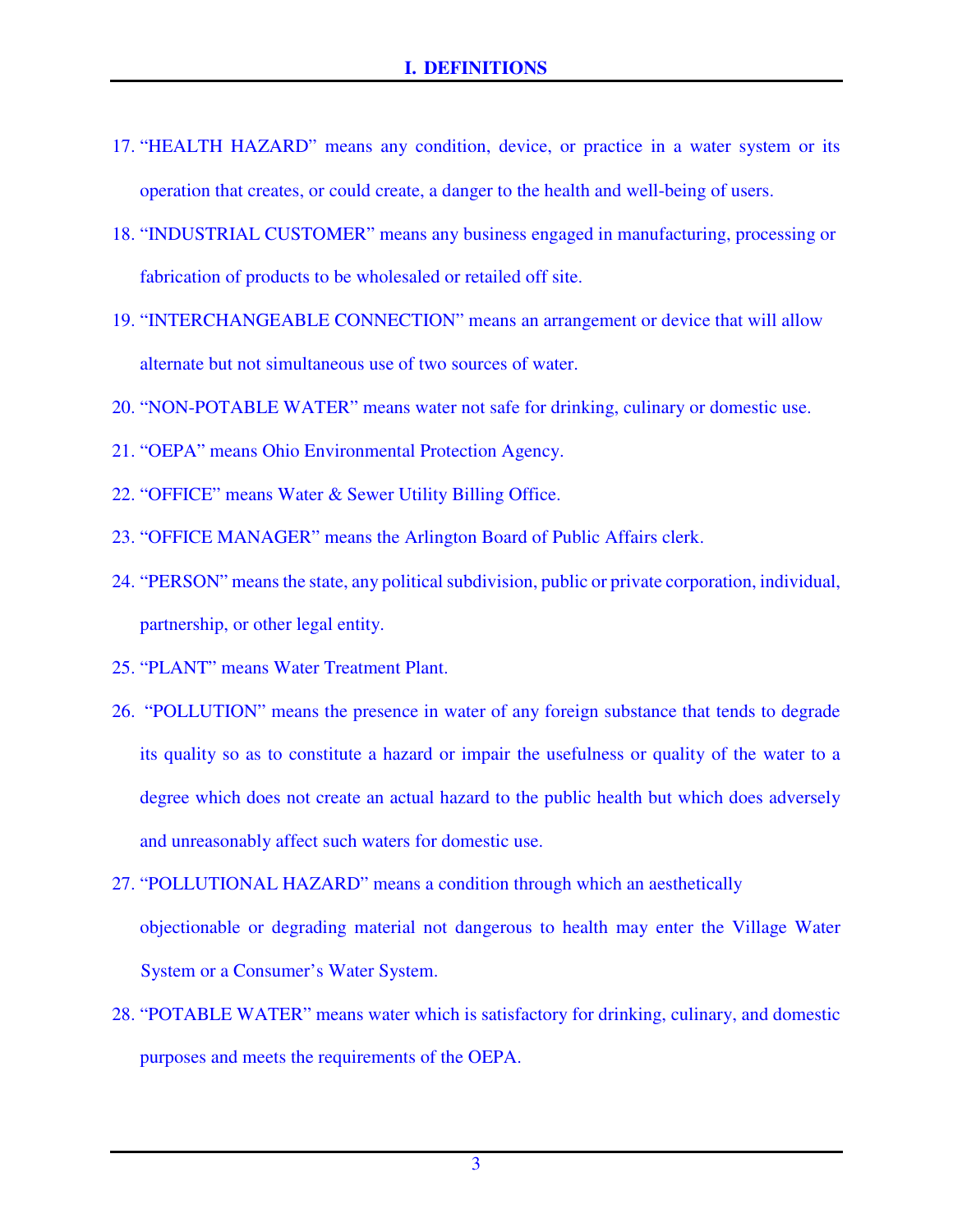- 29. "PROCESS FLUIDS" means any fluid or solution which may be chemically, biologically or otherwise contaminated or polluted in a form or concentration such as would constitute a health, pollutional, or system hazard if introduced into the Village or Consumer's potable water system. This includes, but is not limited to:
	- a. polluted or contaminated waters;
	- b. process waters;
	- c. used waters originating from the Village Water System which may have deteriorated in sanitary quality;
	- d. cooling waters;
	- e. contaminated natural waters taken from wells, lakes, streams, or irrigation systems;
	- f. chemicals in solution or suspension;
	- g. oils, gases, acids, alkalis, and other liquid and gaseous fluids used in industrial or other processes, or for firefighting purposes.
- 30. "REDUCED PRESSURE PRINCIPLE BACKFLOW PREVENTION ASSEMBLY" means an assembly containing a minimum of two independently acting check valves together with an automatically operated pressure differential relief valve located between the two check valves.
- 31. "RESIDENTIAL CUSTOMER" means personal homes or buildings used for human habitat including townhouses, apartments, condominiums, dormitories, etc.
- 32. "SERVICE CONNECTION" means the terminal end of a service line from the Village Water System. If a meter is installed at the end of the service, then the service connection means the downstream end of the meter.
- 33. "STANDBY FIRE SERVICE LINES" are defined as those water line extensions constructed on private property for the sole purpose of firefighting.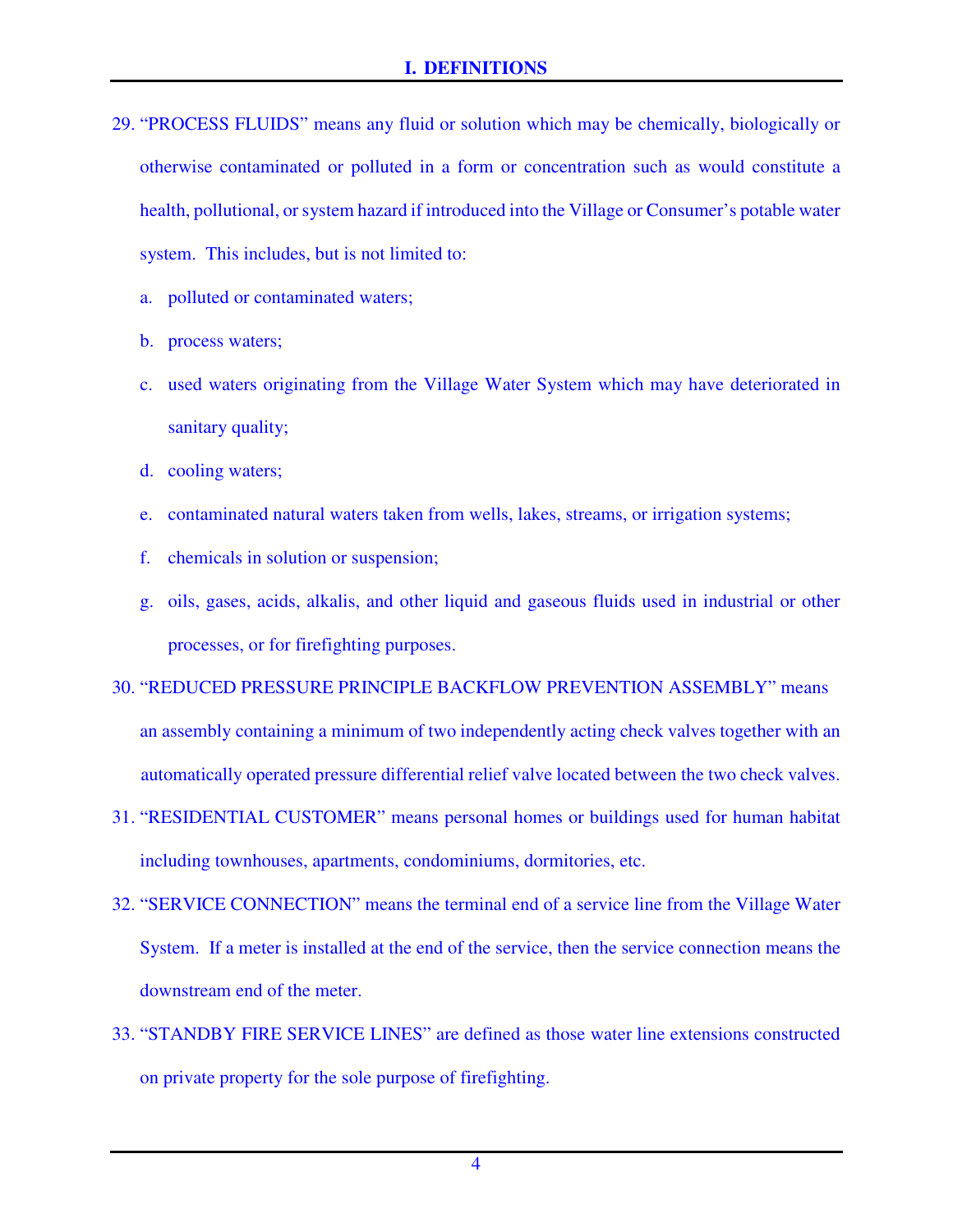- 34. "SYSTEM HAZARD" means a condition posing an actual or potential threat of damage to the facilities of the Village Water System or a Consumer's Water System.
- 35. "USED WATER" means any water supplied by a water purveyor from a public water system to a Consumer's water system after it has passed through the service connection and is no longer under the control of the water purveyor.
- 36. "WATER PROVIDER" means the Village of Arlington Water System.
- 37. "WATER SUPERINTENDENT" means the Supervisor of the Water System.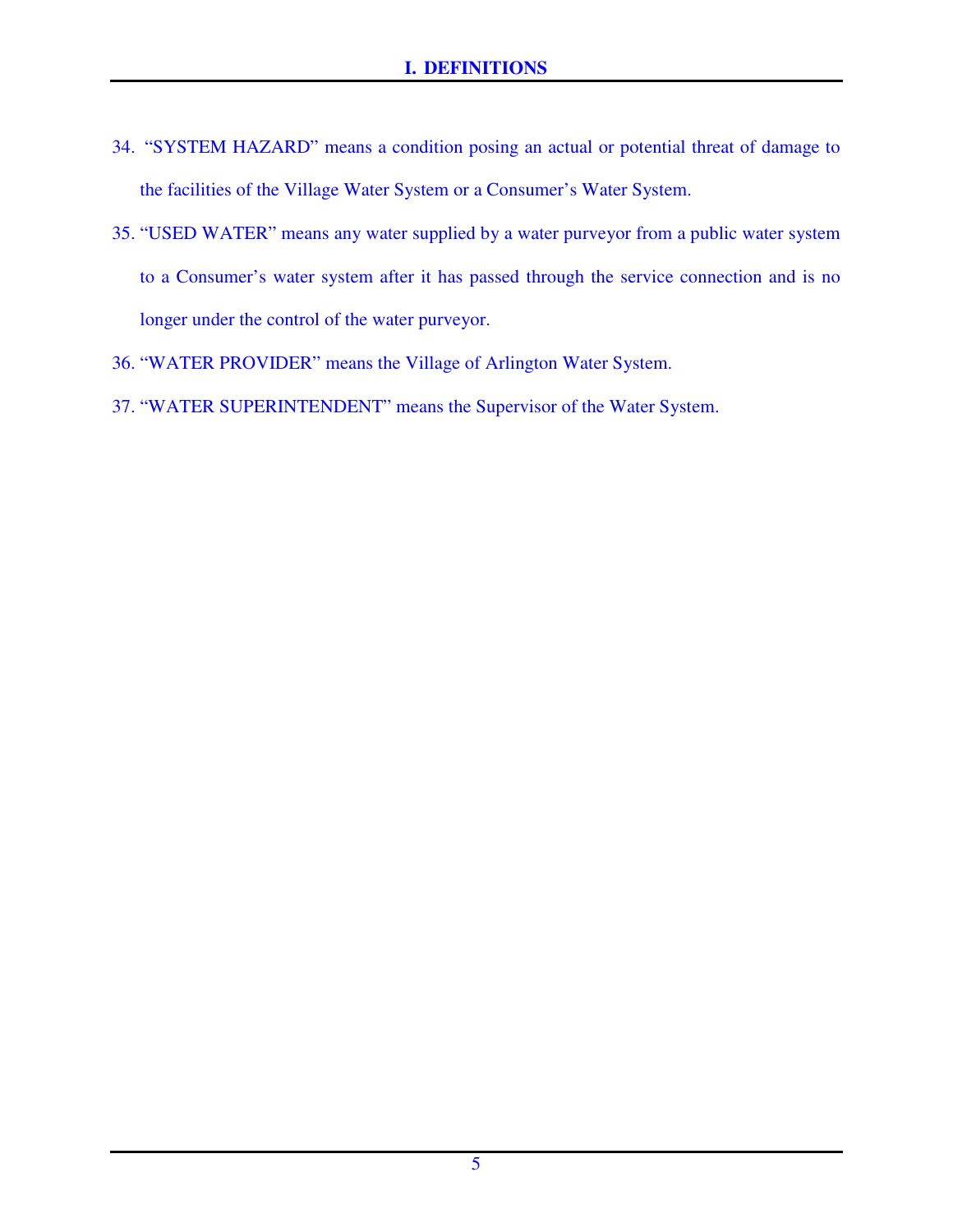- 1. All connections, taps and services, up to and including two (2) inches, from mains to curb stops must be made by an employee of the Water Department. Applicant shall install the service from the building to a point approximately seven (7) feet into the right-of-way, between the sidewalk and curb where the meter setting will be installed by the Water Department. If a customer's service is short of this point for any reason the service will not be installed.
- 2. Applicant's service should be in front of the structure and have a minimum cover of forty-eight (48) inches, avoiding driveways, large trees and sidewalks, and be installed with a controlling valve. The Water Department will make the tap and the owner or contractor shall install any service larger than two  $(2)$  inches.
- 3. No plastic piping is allowed in the Village Water System. All services up to and including two (2) inches, shall be copper pipe. Any service larger than two (2) inches shall be schedule 80 PVC. Any exceptions to this rule must be approved by the Water Department.
- 4. All proposed service locations shall be identified by owner, applicant or contractor with permit number, address or lot number on a sign, or other means to insure the proper service is installed. A grade stake shall also be provided, by the owner of the property or his contractor, to show final grade of the yard in the area where the meter is to be installed, before the Water Department will complete the service. A sidewalk stake shall be provided by the owner of the property or his contractor, to show where the sidewalk will be installed. The owner of the property, or his authorized agent, must meet the personnel of the Water Department at the site before installation of the meter will take place.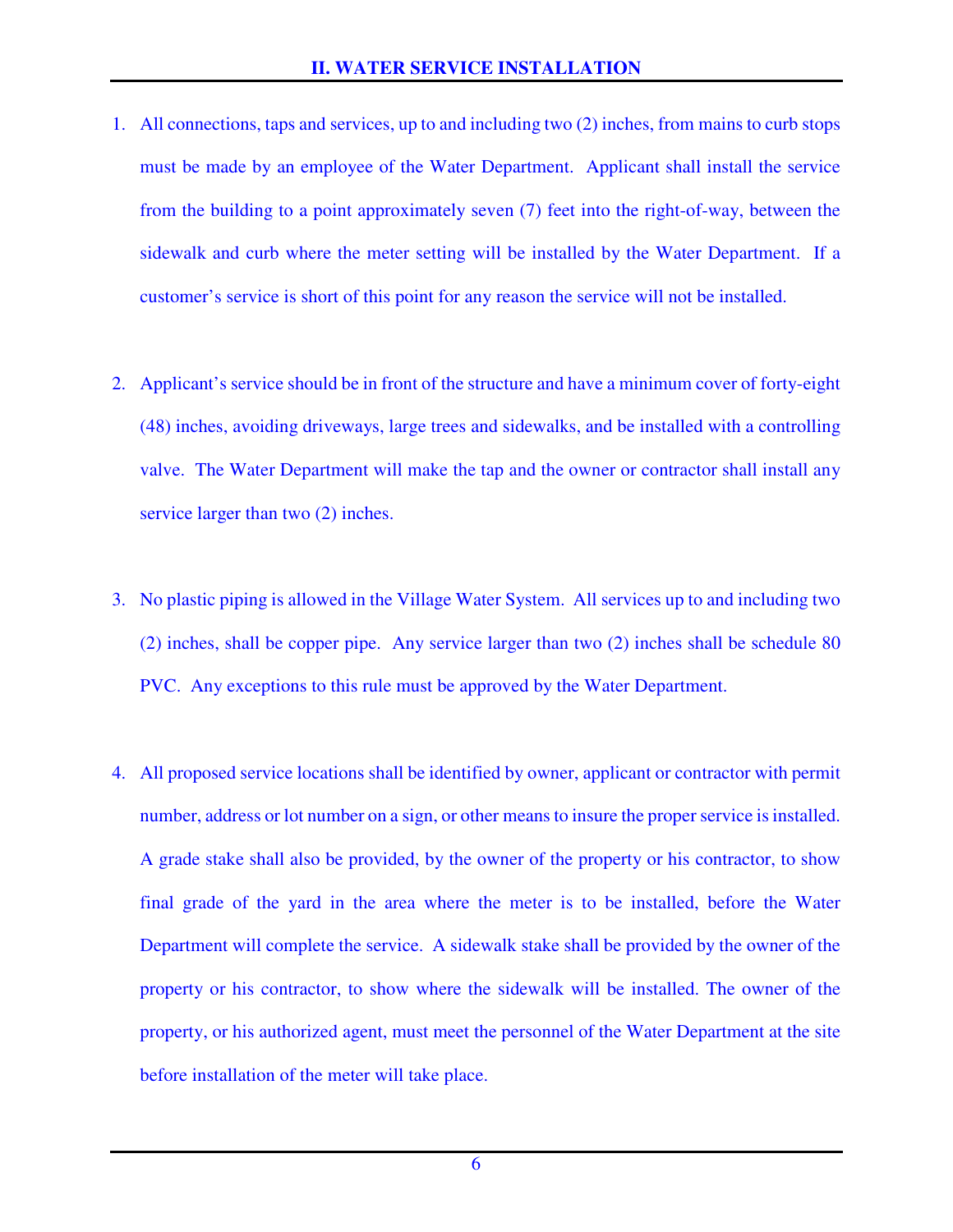- 5. When the Water Department is notified that a new service is ready for installation there will be a minimum of two (2) working days delay. This will allow the Ohio Utilities Protection Service, in accordance with the laws of the State of Ohio, time to notify all utilities involved so that they can mark their underground utilities.
- 6. If the Water Department goes to the job site and applicant is not in compliance with one of the rules and regulations covered herein, the service will not be installed and a trip fee will be charged for returning to complete the service. Billing for water service will begin the day the tap is completed and meter set.
- 7. When there are multiple service lines to be installed at the same location (duplex, tri-plex, or more), each service line must be marked as to what unit they will serve. They must be plumbed so that they are complete in each unit and we can verify when the water is turned on as to what unit the service line serves. A blind service line with a valve on it in a crawl space will not be accepted as a finished unit.
- 8. Taps larger than two (2) inches for service lines, fire lines, or a combination of both must be performed by the Water Department. The tapping sleeve, valve and line shall be installed by the owner or his/her contractor. All tapping sleeves shall be ductile cast iron, or cast iron, gates shall open clockwise (red nut). The only approved tap sizes are  $\frac{3}{4}$ , 1", 1 $\frac{1}{2}$ , 2", 4", 6", 8", 10", and 12".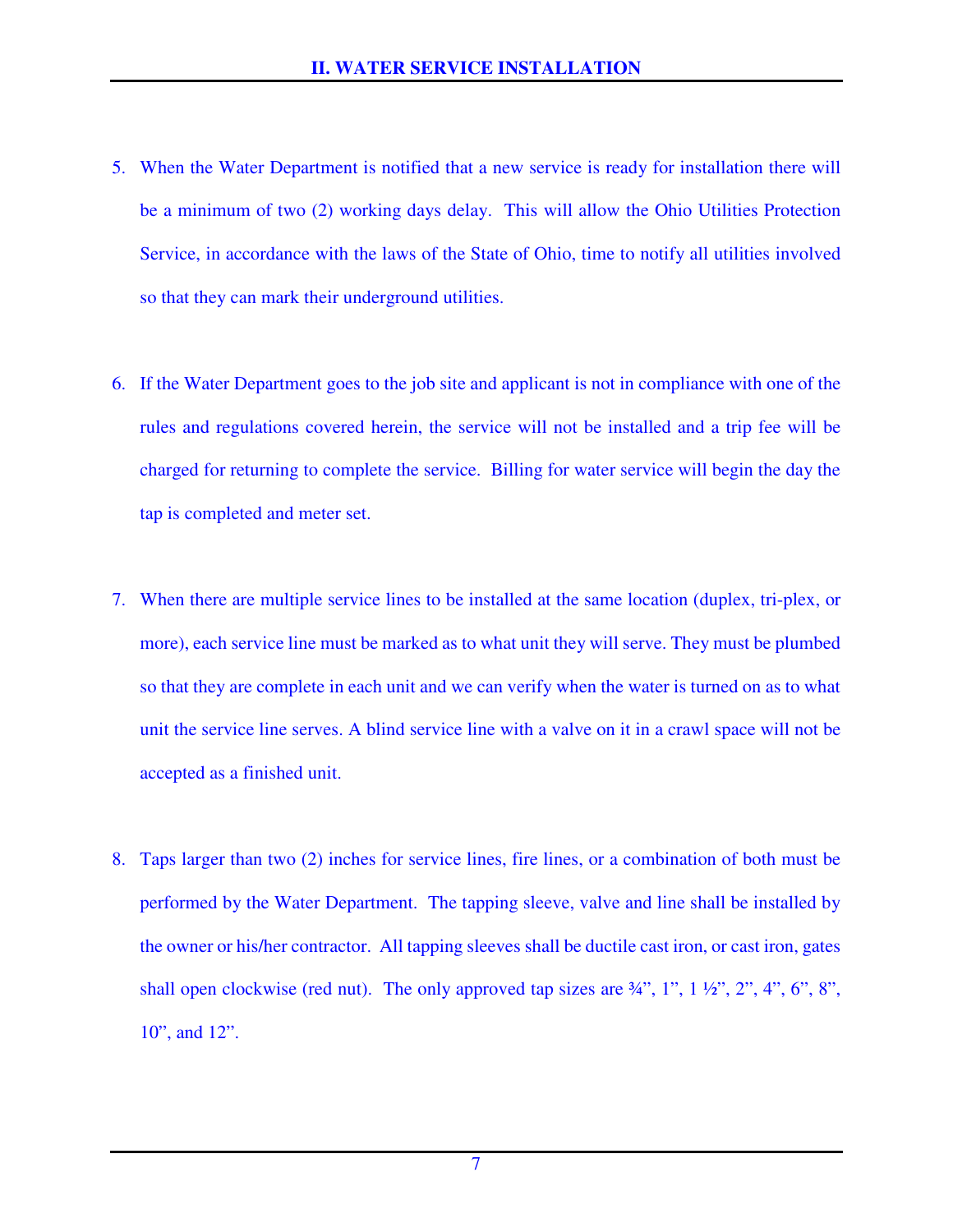- 9. All services shall be provided with a fully operational stop where it enters the building, easily accessible and so installed that the water can be shut off by the owner or tenant. If the building has no fully operational stop and the Water Department has to turn the water off for repairs, the water will not be turned back on until such stop is installed and approved by the Water Department.
- 10. Water service to two (2) or more separate structures is prohibited and any arrangements of this manner shall be corrected within ninety (90) days of notification to do so.
	- a. The relocation of any water main, fire hydrant, service line, or meter setting up to and including two (2) inches must be approved by the Engineering Department and the Water Department. Work will be done by the Water Department and the total cost of relocation will be charged to the party or parties requesting the change. Any service line, privately owned fire hydrants, private mains, or mains that are not to be installed on Village right-ofway or utility easement must be approved by the Water Department and the work done by the Consumer or contractor.
	- b. When any renovation is done to an existing building, all backflow prevention requirements of the State Plumbing Code and OEPA must be met.
- 11. Curb stops, valve boxes and meter pits may be used by Village Water System employees and plumbers registered by the Village to shut off water for repair. Any damage to curb stops by an unauthorized party will be repaired by the Water Department and the cost charged to the property owner.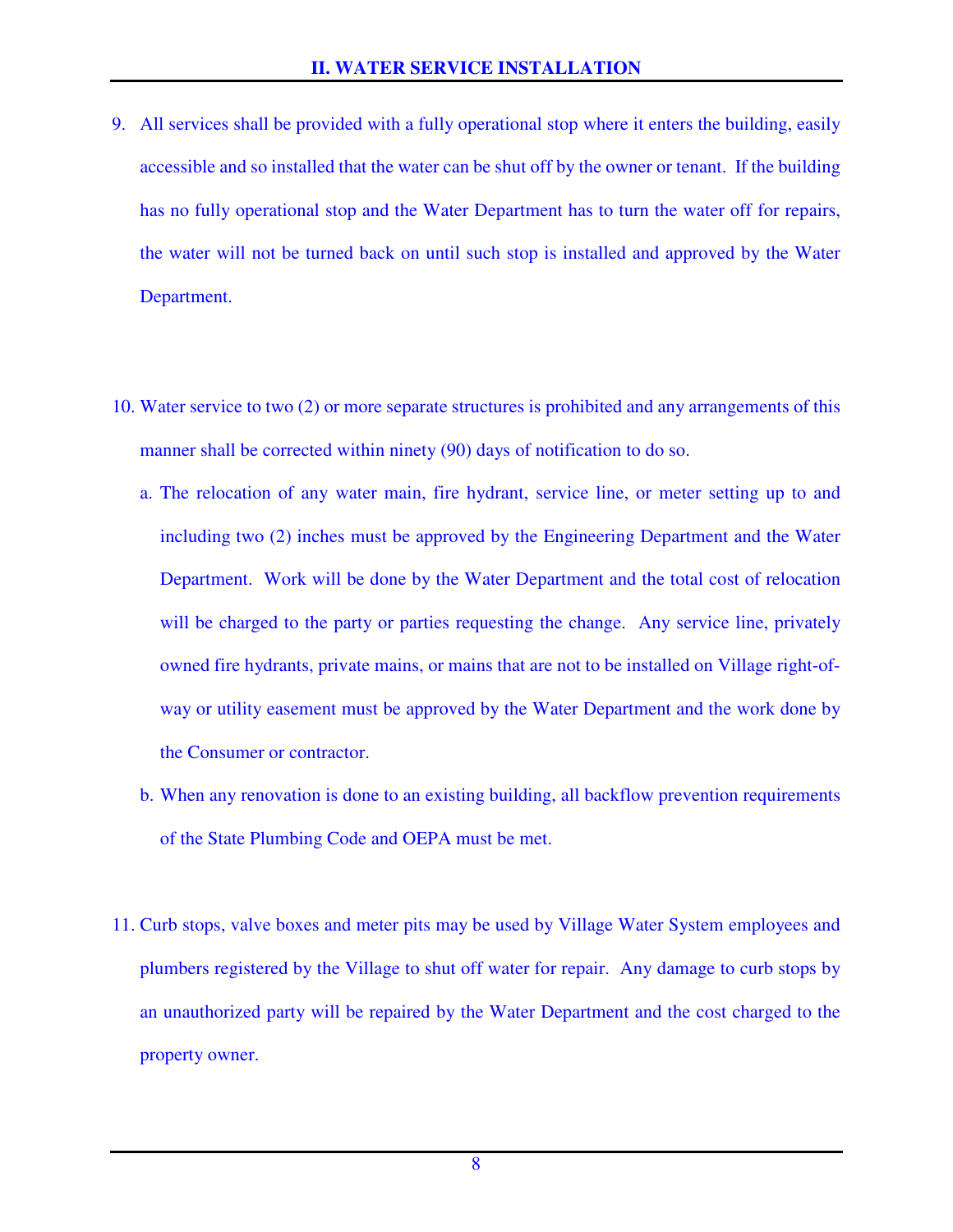12. All water service installation requirements, as stated in sections 1-11, can be altered or modified at the discretion of the Board.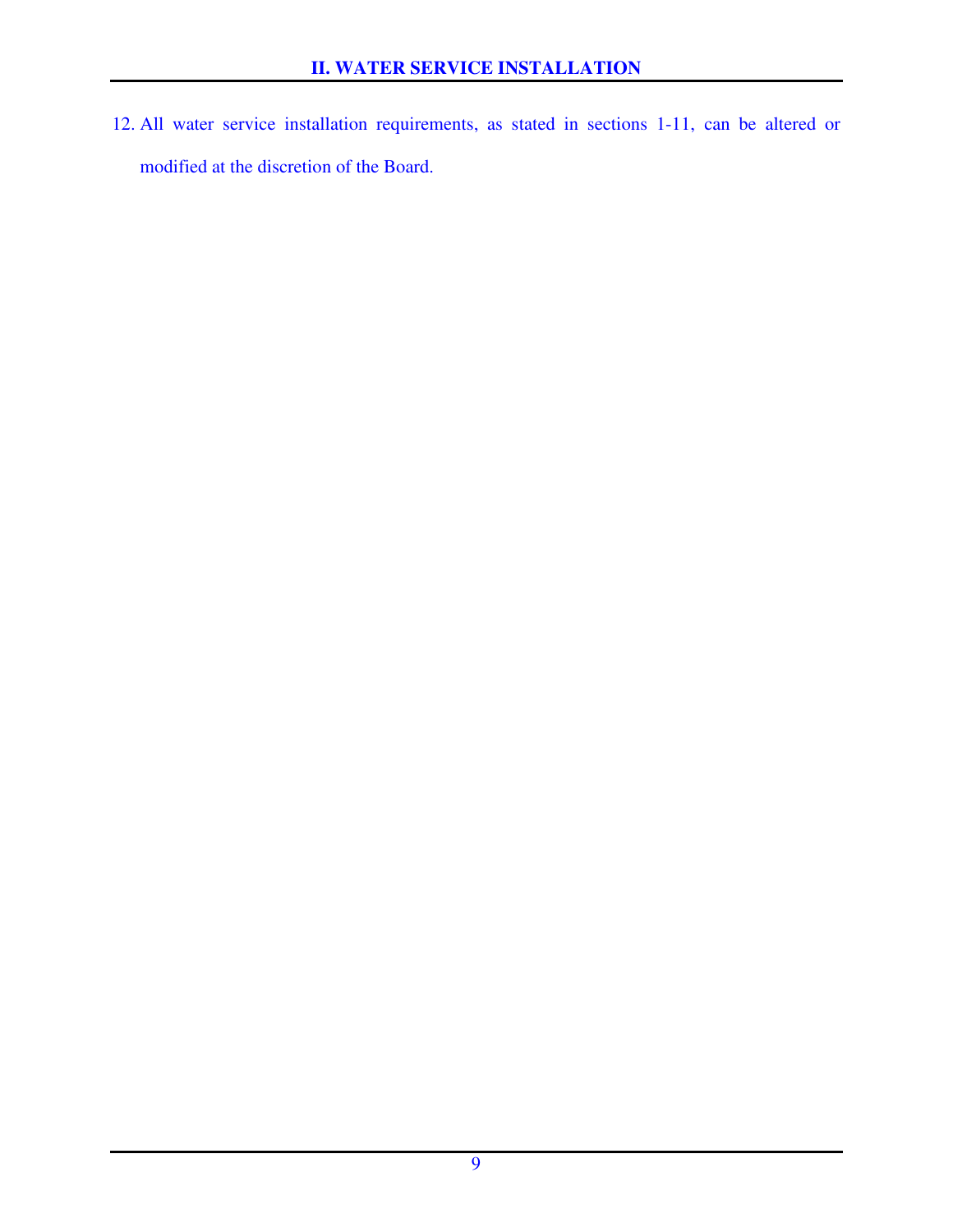#### **II. METERS**

- 1. The Water Department installs all meters up to and including two (2) inches. All meters larger than two (2) inches and all size meters for detector checks shall be provided and installed inside the structure by the property owner, with the prior approval of the Water Department. The meters will be inspected by the Water Department after they have been installed. All meters set inside the structure shall meet Village specifications. All material for meters set inside shall be supplied by the owner or his/her contractor. Meter sizes 5/8", 3/4", 1", 1 1/2", and 2" shall be installed in a pit with copper and brass materials. Meters larger than two (2) inches shall be flanged ductile cast iron. Compound meters shall be in accordance with Village specifications.
- 2. All meters shall have cubic foot gears and registers. Once the meters are connected to the Village's Water System they become the property of the Village Water System. Any damage, due to carelessness or neglect of the water Consumer, or his agent or contractor, will be charged to the property owner. All meters will be maintained by the Village for as long as possible. If the meter starts to fail and can no longer be repaired by the Village, the owner shall be notified that the meter no longer registers correctly and must be replaced at the Village's expense. Any changeout of meters larger than two (2) inches shall be performed by a contractor approved by the Village at the expense of the property owner and under the supervision of the Water Superintendent.
- 3. All meters are to be installed in the street right-of-way or utility easement by the Water Department, unless an alternate location is approved by the Water Superintendent or his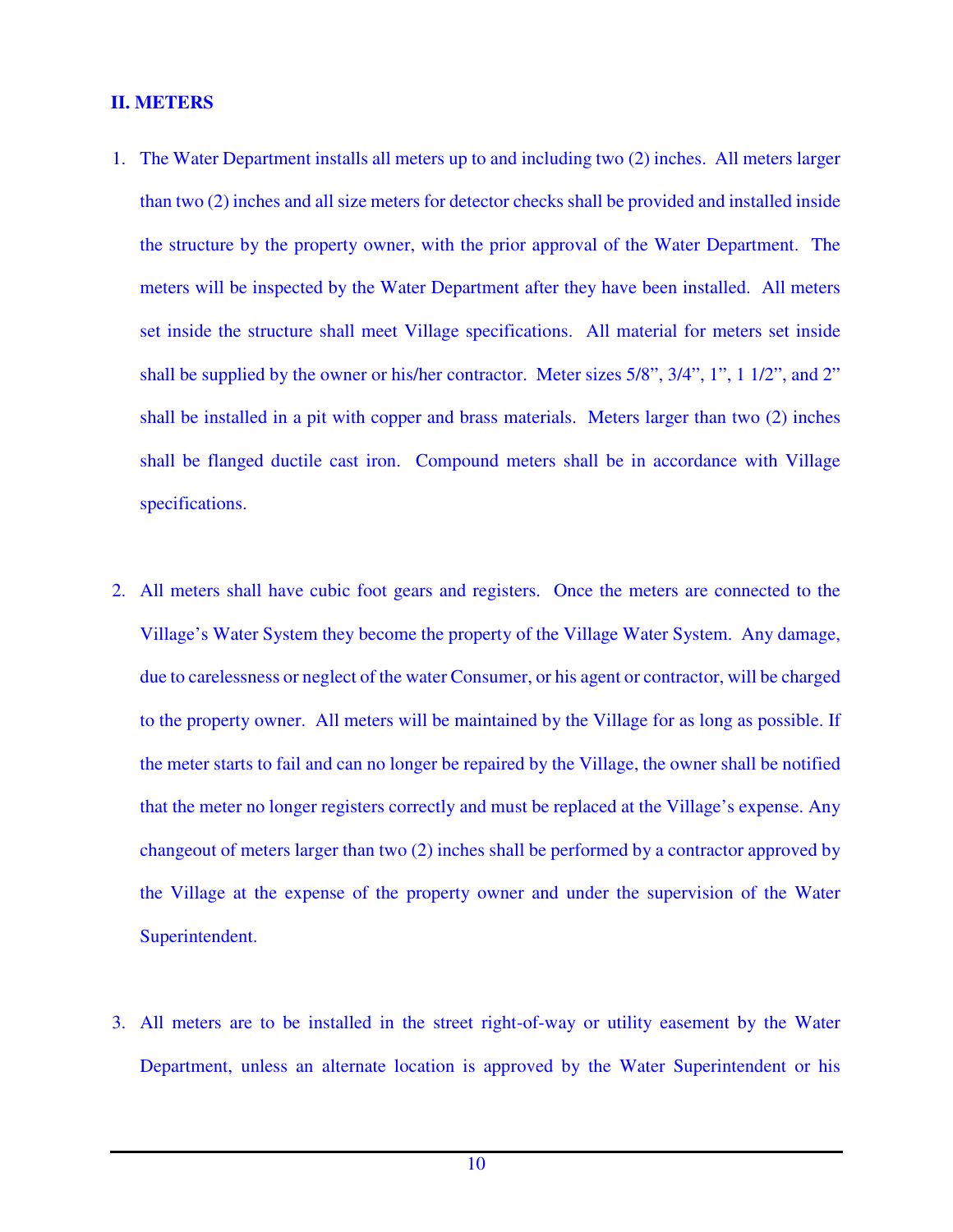authorized representative prior to installation. Where the meter is inside a structure and prior approval has been obtained from the Water Superintendent, the service shall have a corporation stop at the main and a curb stop outside of the structure. The curb stop location must be approved by the Water Department.

- 4. The property owner will be charged for the labor, equipment and material cost of any pit installed by Water Department for services larger than 3/4". Any meter pit larger than four (4) foot diameter round ring type shall be installed by the owner and must have prior approval of the Water Department for the type of pit, pit size, pit location, lid weight and the position of the meter in the pit before the pit is installed. All pits installed by the owner shall be maintained by the owner.
- 5. Meters shall be easily accessible and shall not be hidden or covered with building materials, boxes, or any other obstruction.
- 6. Water meters shall be prohibited in any sidewalk or driveway.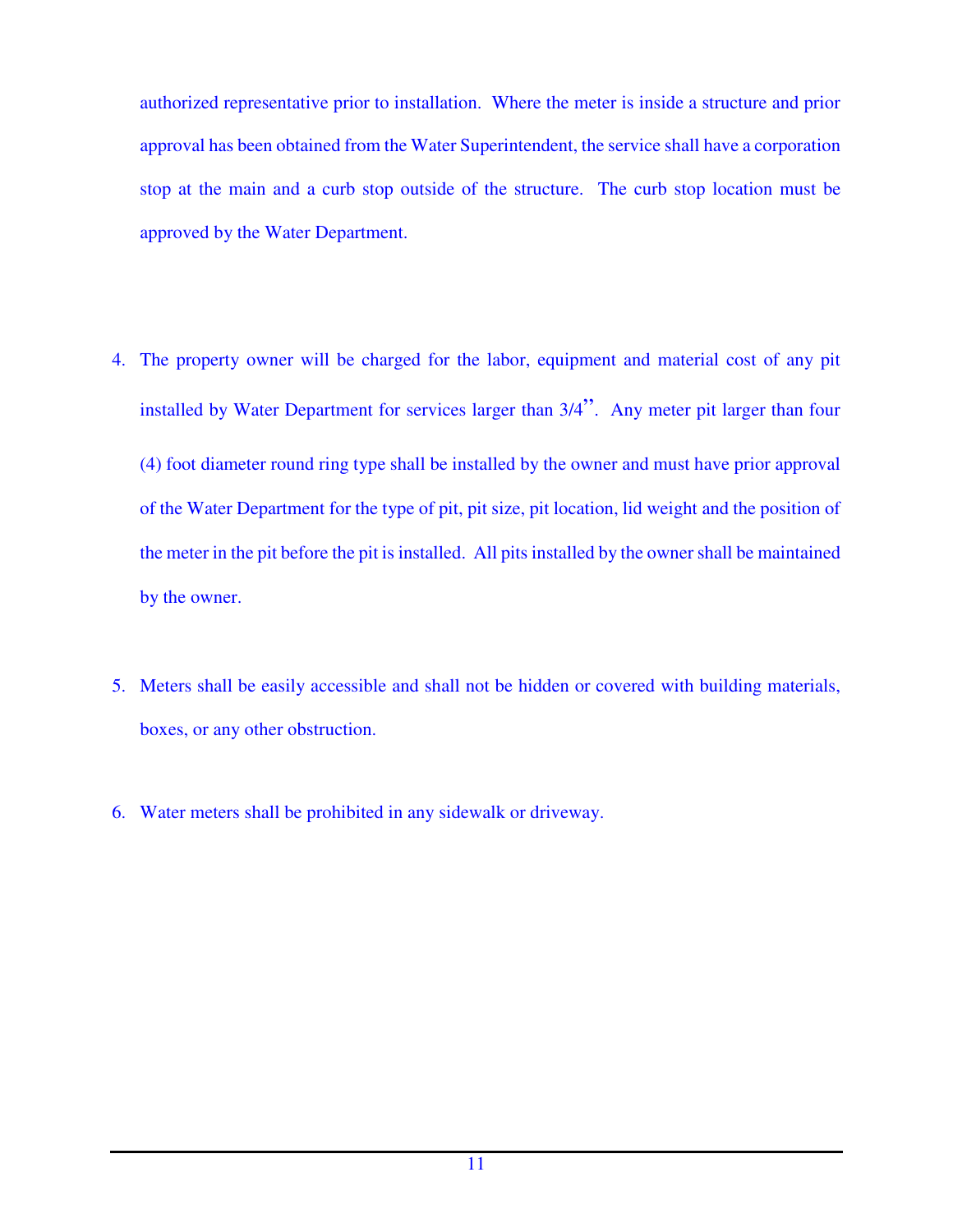- 1. Fire hydrants installed on the Village's Water System must be purchased from the Village. Hydrants installed in connection with new waterline construction may be installed by the contractor.
- 2. Hydrants connected to existing Village mains will require a tapping gate and sleeve to be furnished and installed by the person requesting the hydrant. The charge for performing the tap and hydrant installation will be based on the actual cost of labor, materials and equipment plus fifteen (15) percent.
- 3. All fire lines must have a double detector check valve with a cubic feet detector meter approved by the Water Department and provided by the owner. All meters must be inspected by and approved by the Water Department. Once installed, the meters become the property of the Village and will be maintained by the Water Department. All meters installed on fire lines shall be in accordance with Village specifications.
- 4. Maintenance and repair of Standby Fire Service Lines and Combination Lines shall be at the expense of the owner of the property.
- 5. All proposed Fire lines connected to the Village's Water System must have prior plan approval by the Water Department, Engineering Department, and the Fire Department before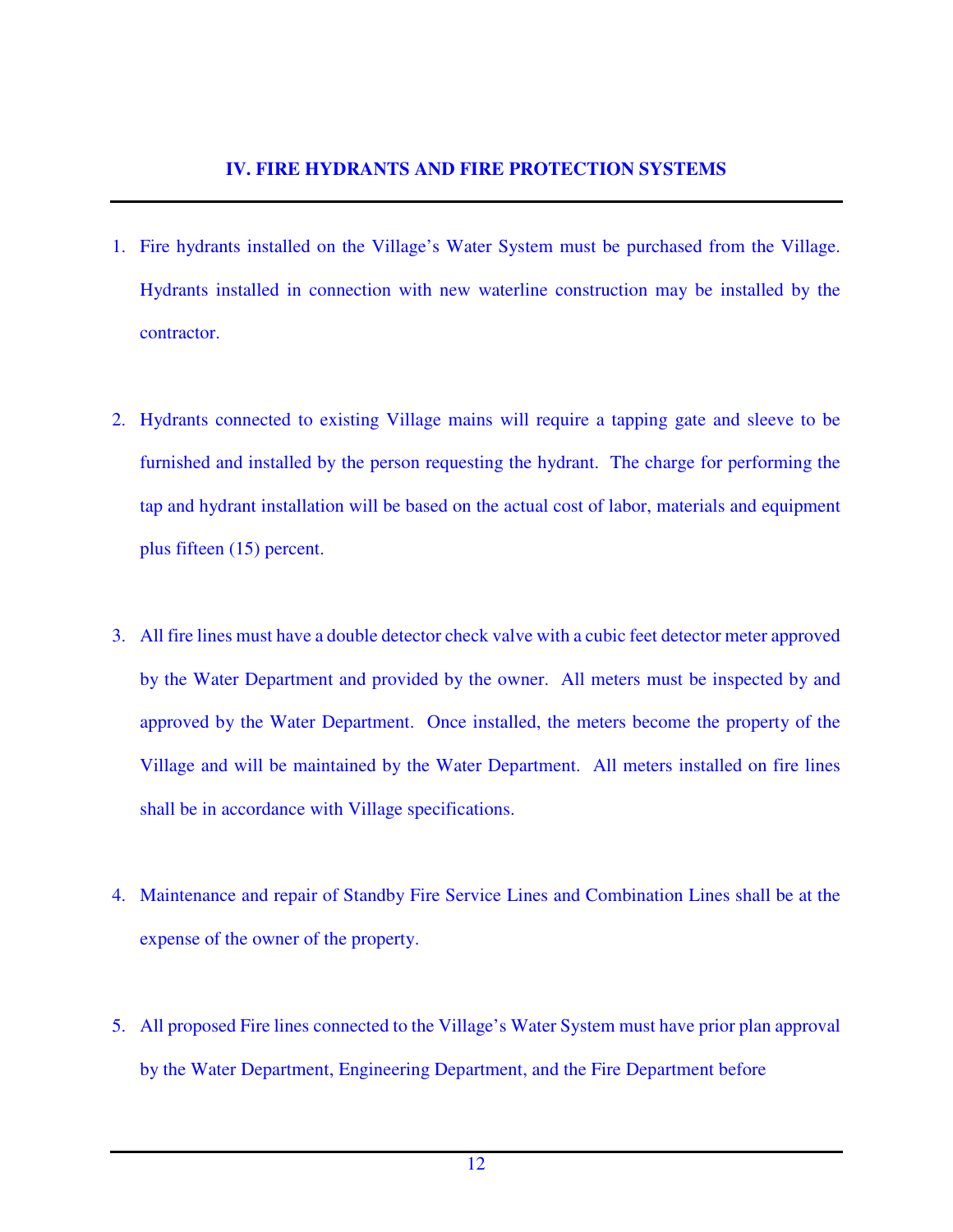connections to the Village Water System will be made. The owner shall be responsible for all repairs to this fire line up to and including the tapping sleeve and tapping valve. All repairs must be performed by an Ohio licensed underground fire installer.

- 6. If there is a request for fire hydrants to be installed on a private fire line, prior approval must be obtained from the Water Department, Engineering Department, and the Fire Department. If approval is granted, the contractor may install a purchased hydrant from the Water Department. The Village shall perform all annual maintenance on this hydrant at no charge to the owner of the private fire line.
- 7. The Water Department reserves the right to discontinue this service for any violation of the rules of the Board. The use of a sprinkling system for any purpose other than in the case of a fire or accident must have the approval of the Supervisor. The Village is not liable for damages caused by water used for firefighting purposes or as a result of the malfunction of the sprinkler system.